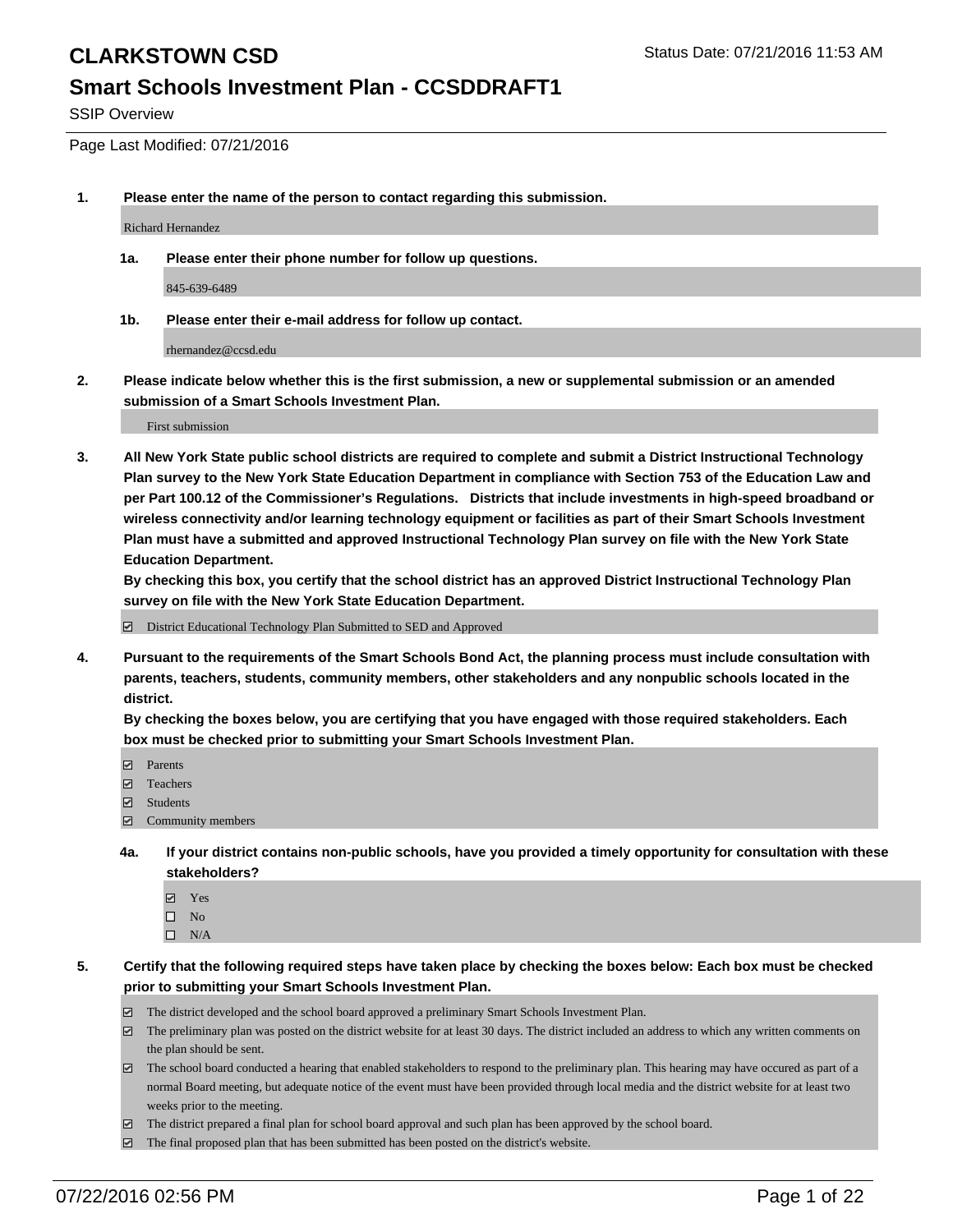### **Smart Schools Investment Plan - CCSDDRAFT1**

SSIP Overview

Page Last Modified: 07/21/2016

**5a. Please upload the proposed Smart Schools Investment Plan (SSIP) that was posted on the district's website. Note that this should be different than your recently submitted Educational Technology Survey. The Final SSIP, as approved by the School Board, should also be posted on the website and remain there during the course of the projects contained therein.**

ccsd-preliminary-smart-schools-investment-plan\_121815.pdf

**6. Please enter an estimate of the total number of students and staff that will benefit from this Smart Schools Investment Plan based on the cumulative projects submitted to date.**

10,178

**7. An LEA/School District may partner with one or more other LEA/School Districts to form a consortium to pool Smart Schools Bond Act funds for a project that meets all other Smart School Bond Act requirements. Each school district participating in the consortium will need to file an approved Smart Schools Investment Plan for the project and submit a signed Memorandum of Understanding that sets forth the details of the consortium including the roles of each respective district.**

 $\Box$  The district plans to participate in a consortium to partner with other school district(s) to implement a Smart Schools project.

#### **8. Please enter the name and 6-digit SED Code for each LEA/School District participating in the Consortium.**

| <b>Partner LEA/District</b> | <b>ISED BEDS Code</b> |
|-----------------------------|-----------------------|
| (No Response)               | (No Response)         |

**9. Please upload a signed Memorandum of Understanding with all of the participating Consortium partners.**

(No Response)

**10. Your district's Smart Schools Bond Act Allocation is:**

\$2,806,902

**11. Enter the budget sub-allocations by category that you are submitting for approval at this time. If you are not budgeting SSBA funds for a category, please enter 0 (zero.) If the value entered is \$0, you will not be required to complete that survey question.**

|                                       | Sub-         |
|---------------------------------------|--------------|
|                                       | Allocations  |
| <b>School Connectivity</b>            | 2,583,275    |
| Connectivity Projects for Communities | $\Omega$     |
| Classroom Technology                  | 223,627      |
| Pre-Kindergarten Classrooms           | $\Omega$     |
| Replace Transportable Classrooms      | $\Omega$     |
| High-Tech Security Features           | $\Omega$     |
| <b>Totals:</b>                        | 2,806,902.00 |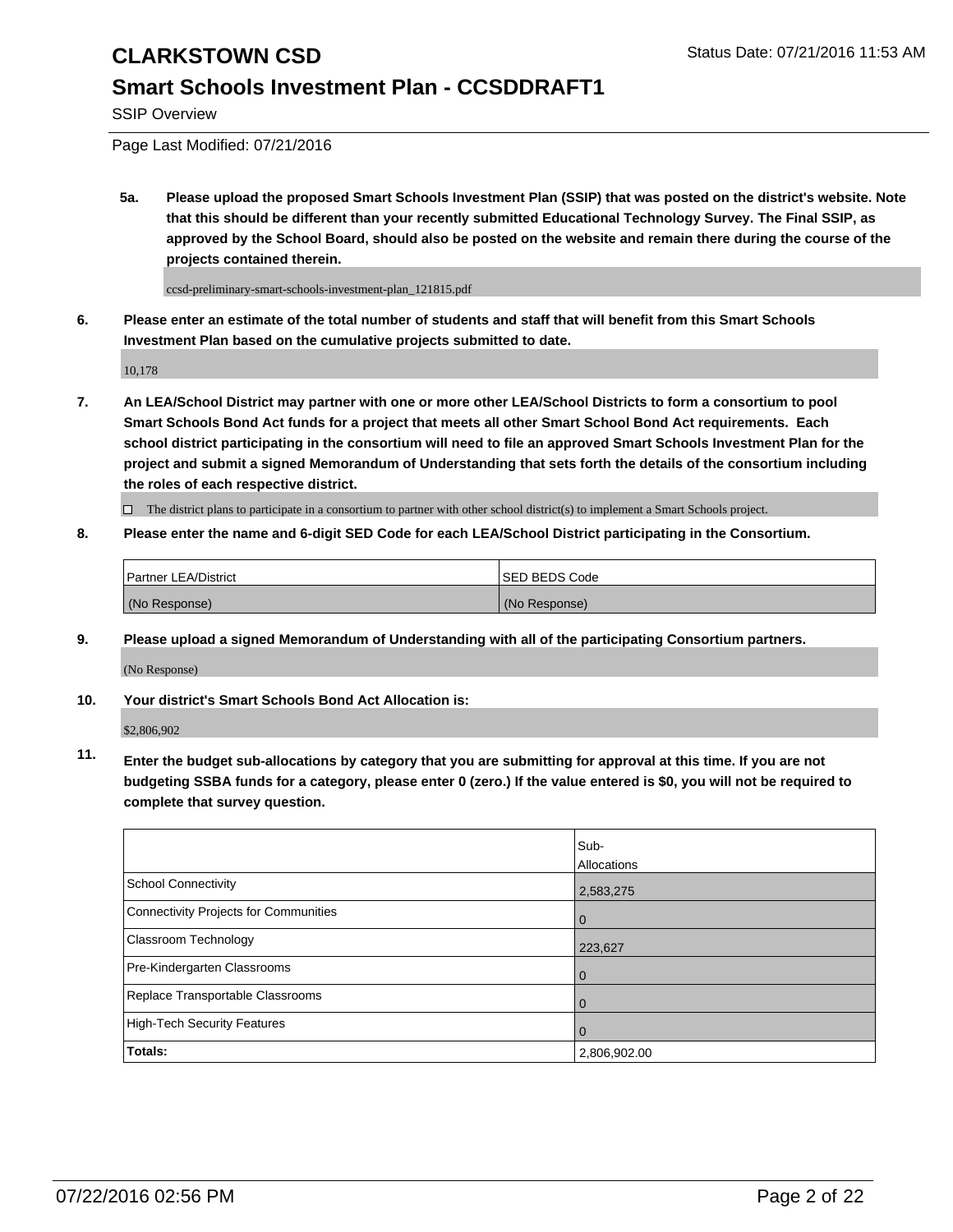### **Smart Schools Investment Plan - CCSDDRAFT1**

School Connectivity

Page Last Modified: 07/21/2016

- **1. In order for students and faculty to receive the maximum benefit from the technology made available under the Smart Schools Bond Act, their school buildings must possess sufficient connectivity infrastructure to ensure that devices can be used during the school day. Smart Schools Investment Plans must demonstrate that:**
	- **sufficient infrastructure that meets the Federal Communications Commission's 100 Mbps per 1,000 students standard currently exists in the buildings where new devices will be deployed, or**
	- **is a planned use of a portion of Smart Schools Bond Act funds, or**
	- **is under development through another funding source.**

**Smart Schools Bond Act funds used for technology infrastructure or classroom technology investments must increase the number of school buildings that meet or exceed the minimum speed standard of 100 Mbps per 1,000 students and staff within 12 months. This standard may be met on either a contracted 24/7 firm service or a "burstable" capability. If the standard is met under the burstable criteria, it must be:**

**1. Specifically codified in a service contract with a provider, and**

**2. Guaranteed to be available to all students and devices as needed, particularly during periods of high demand, such as computer-based testing (CBT) periods.**

**Please describe how your district already meets or is planning to meet this standard within 12 months of plan submission.**

**Currently Clarkstown Central School District supports a technology network of approx 10,000 users. As established by the SSBA Guidance, and as a precondition to utilizing the SSBA funds, the district has now upgraded and expanded its current Internet Bandwidth to 1GB Plus to meet this standard. In addition to the increased Internet Bandwidth, the district plans to upgrade core switch network infrastructure across all CCSD schools currently connecting at 1GB to 10 GB connectivity, and Wireless Access Point upgrades to the latest standards to every classroom. instructional areas, and other areas across the district.**

- **1a. If a district believes that it will be impossible to meet this standard within 12 months, it may apply for a waiver of this requirement, as described on the Smart Schools website. The waiver must be filed and approved by SED prior to submitting this survey.**
	- $\Box$  By checking this box, you are certifying that the school district has an approved waiver of this requirement on file with the New York State Education Department.

### **2. Connectivity Speed Calculator (Required)**

|                         | INumber of<br>Students | Multiply by<br>100 Kbps | Divide by 1000 Current Speed<br>to Convert to<br>Required<br>Sbeed in Mb | lin Mb | Expected<br>Speed to be<br>Attained Within Required<br>12 Months | Expected Date<br><b>When</b><br>Speed Will be<br><b>Met</b> |
|-------------------------|------------------------|-------------------------|--------------------------------------------------------------------------|--------|------------------------------------------------------------------|-------------------------------------------------------------|
| <b>Calculated Speed</b> | 8.368                  | 836.800                 | 836.8                                                                    | 1000   | 1500                                                             | currently meet                                              |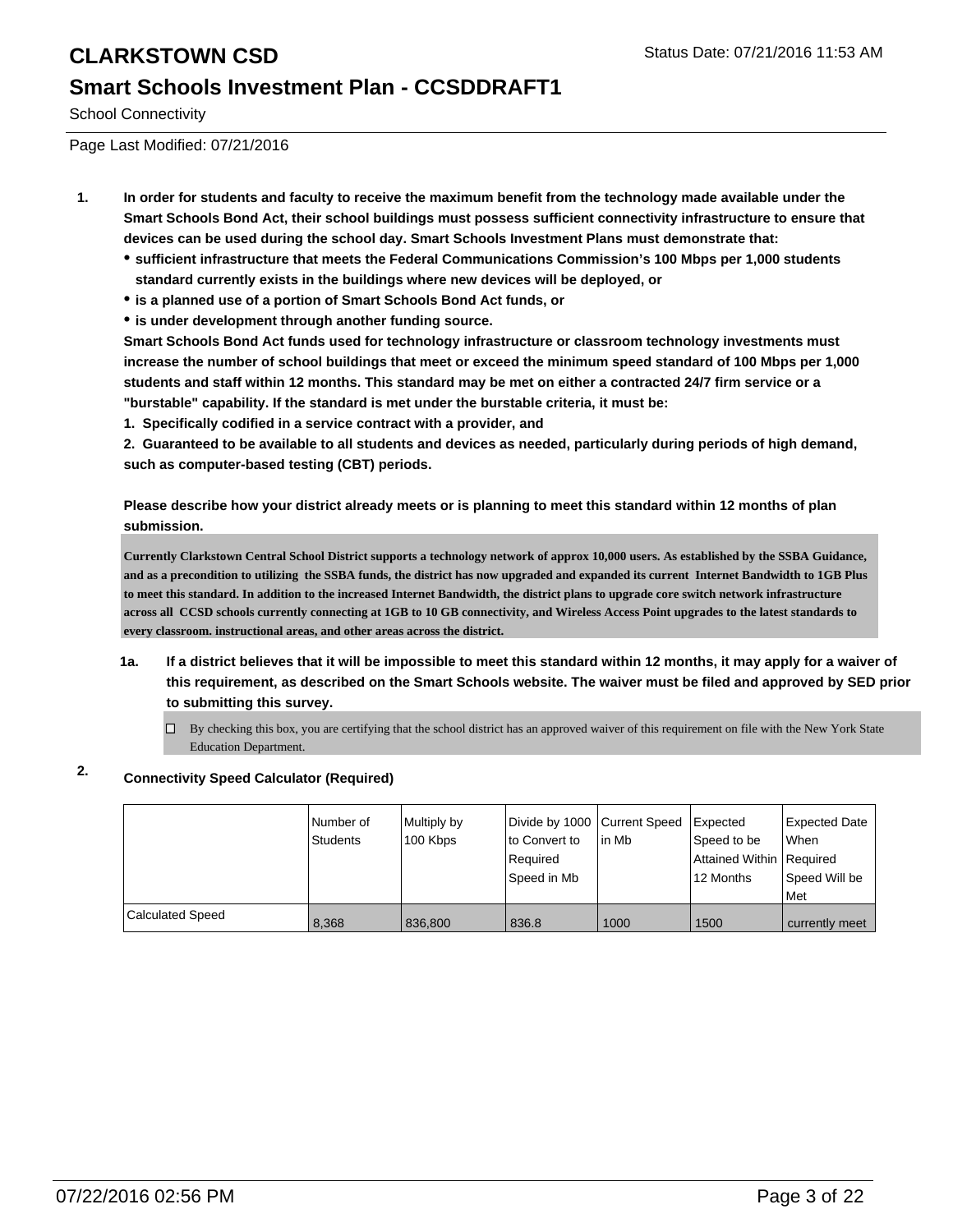#### **Smart Schools Investment Plan - CCSDDRAFT1**

School Connectivity

Page Last Modified: 07/21/2016

#### **3. Describe how you intend to use Smart Schools Bond Act funds for high-speed broadband and/or wireless connectivity projects in school buildings.**

**• Upgrade CCSD Network/Access Connections**

**Expand network Infrastructure to all CCSD school buildings, upgrade to 10 Gigabit switches, 10 Gigabit fiber uplinks between sites, server refresh, and upgraded UPS modules, along with network management and environmental monitoring for these new devices. This is designed to increase internet and network speeds between CCSD schools from 1 Gigabit to 10 Gigabit capacities.**

#### **• Upgrade and Expand CCSD School Internal Connections and Components**

**Currently CCSD has a Wireless Network present at all schools and Cisco Meraki Wireless Access Points in every other classroom. We will be upgrading all current access points to the latest IEEE 802.11 standards, and expanding Cisco Meraki wireless components for all school buildings to include: Access Points (WAPS) for every classroom, instructional areas, and other areas in the district.**

#### **• Refresh Uninterrupted Power Supply**

**CCSD plans to refresh all UPS modules in each of the main wiring closets for all schools to support the new investment in technology to support instruction at each building.**

**• Add instructional devices for classroom technology**

**4. Describe the linkage between the district's District Instructional Technology Plan and the proposed projects. (There should be a link between your response to this question and your response to Question 1 in Part E. Curriculum and Instruction "What are the district's plans to use digital connectivity and technology to improve teaching and learning?)**

**The district has focused on two major goals in terms of using digital connectivity and technology to improve teaching and learning. First, the district plans to improve technological literacy which will provide the skills necessary for both students and staff to utilize technology as a tool for creative expression, research, problem-solving, and higher order thinking skills. Second, the district will integrate technology, as a tool, to enhance teaching and learning in support of the curriculum. Teachers will have the ability to collaborate about curricular decisions with other teachers in designing, implementing and assessing technology infused lessons and units of study to the curricular goals, district goals, and state standards.**

**In order to meet these goals, the updates to the infrastructure proposed in this plan will be needed.**

**5. If the district wishes to have students and staff access the Internet from wireless devices within the school building, or in close proximity to it, it must first ensure that it has a robust Wi-Fi network in place that has sufficient bandwidth to meet user demand.**

#### **Please describe how you have quantified this demand and how you plan to meet this demand.**

**Clarkstown Central School District computer network currently supports approx 10,000 network users. With the growing demand of wireless devices and BYOD, Clarkstown has now upgraded and expanded its current Internet Bandwidth to 1GB. CCSD currently has a Wireless Network at all schools and Cisco Meraki Wireless Access Points in every other classroom. With the SSBA Act, CCSD will be upgrading/refresh all current access points to the latest IEEE 802.11 standards, and expanding Cisco Meraki wireless components at all schools to include: Access Points (WAPS) for every classroom, instructional areas, and other areas in the district.**

**6. As indicated on Page 5 of the guidance, the Office of Facilities Planning will have to conduct a preliminary review of all capital projects, including connectivity projects.**

| <b>Project Number</b> |  |  |
|-----------------------|--|--|
| 50-01-01-06-7-999-009 |  |  |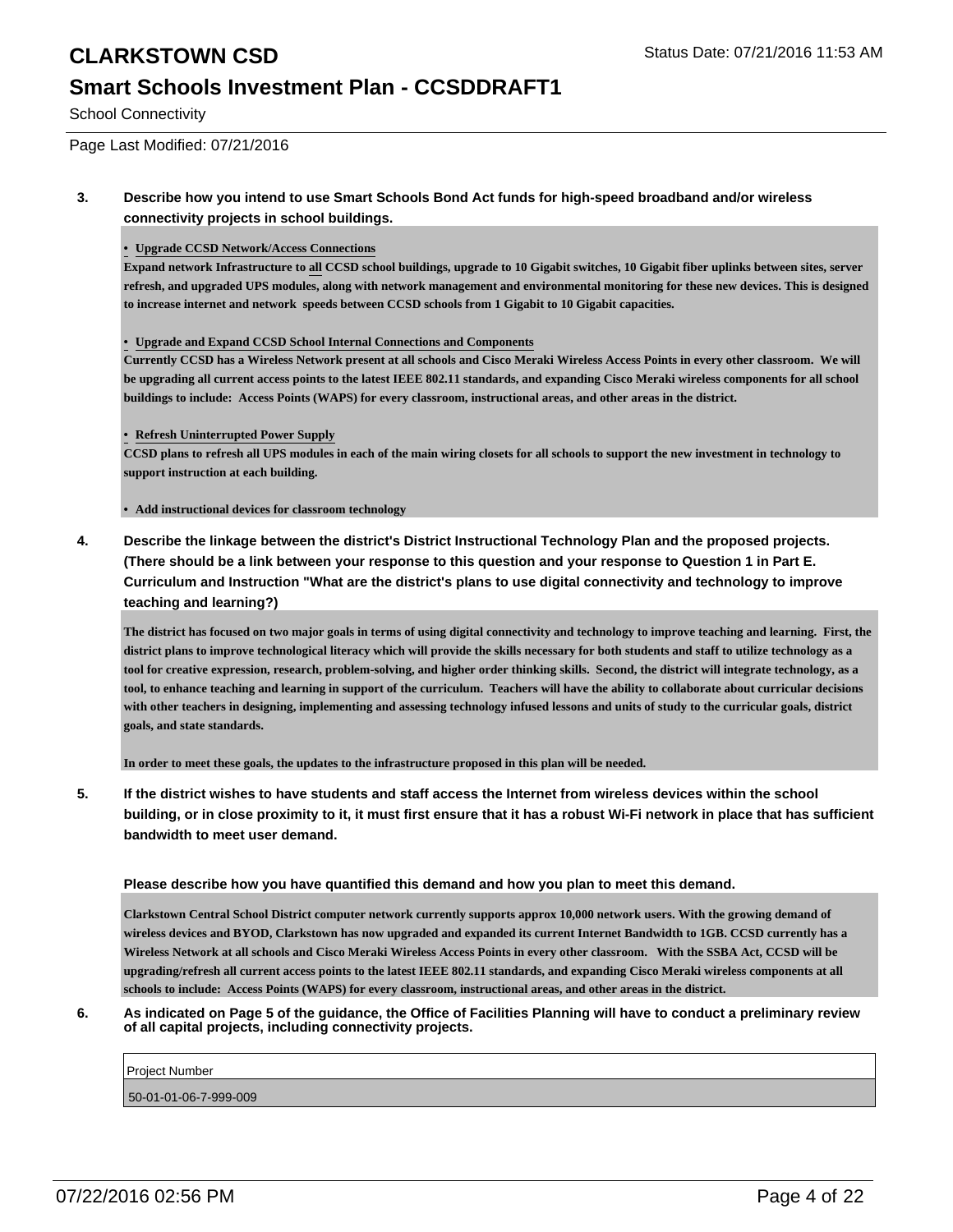# **Smart Schools Investment Plan - CCSDDRAFT1**

School Connectivity

Page Last Modified: 07/21/2016

**7. Certain high-tech security and connectivity infrastructure projects may be eligible for an expedited review process as determined by the Office of Facilities Planning.**

**Was your project deemed eligible for streamlined review?**

No

**8. Include the name and license number of the architect or engineer of record.**

| <i>Name</i>      | License Number |
|------------------|----------------|
| Tom Ritzenthaler | 23344          |

**9. If you are submitting an allocation for School Connectivity complete this table. Note that the calculated Total at the bottom of the table must equal the Total allocation for this category that you entered in the SSIP Overview overall budget.** 

|                                            | Sub-<br><b>Allocation</b> |
|--------------------------------------------|---------------------------|
| Network/Access Costs                       | 2,034,600                 |
| <b>Outside Plant Costs</b>                 | (No Response)             |
| School Internal Connections and Components | 540,175                   |
| <b>Professional Services</b>               | 8,500                     |
| Testing                                    | (No Response)             |
| <b>Other Upfront Costs</b>                 | (No Response)             |
| <b>Other Costs</b>                         | (No Response)             |
| Totals:                                    | 2,583,275.00              |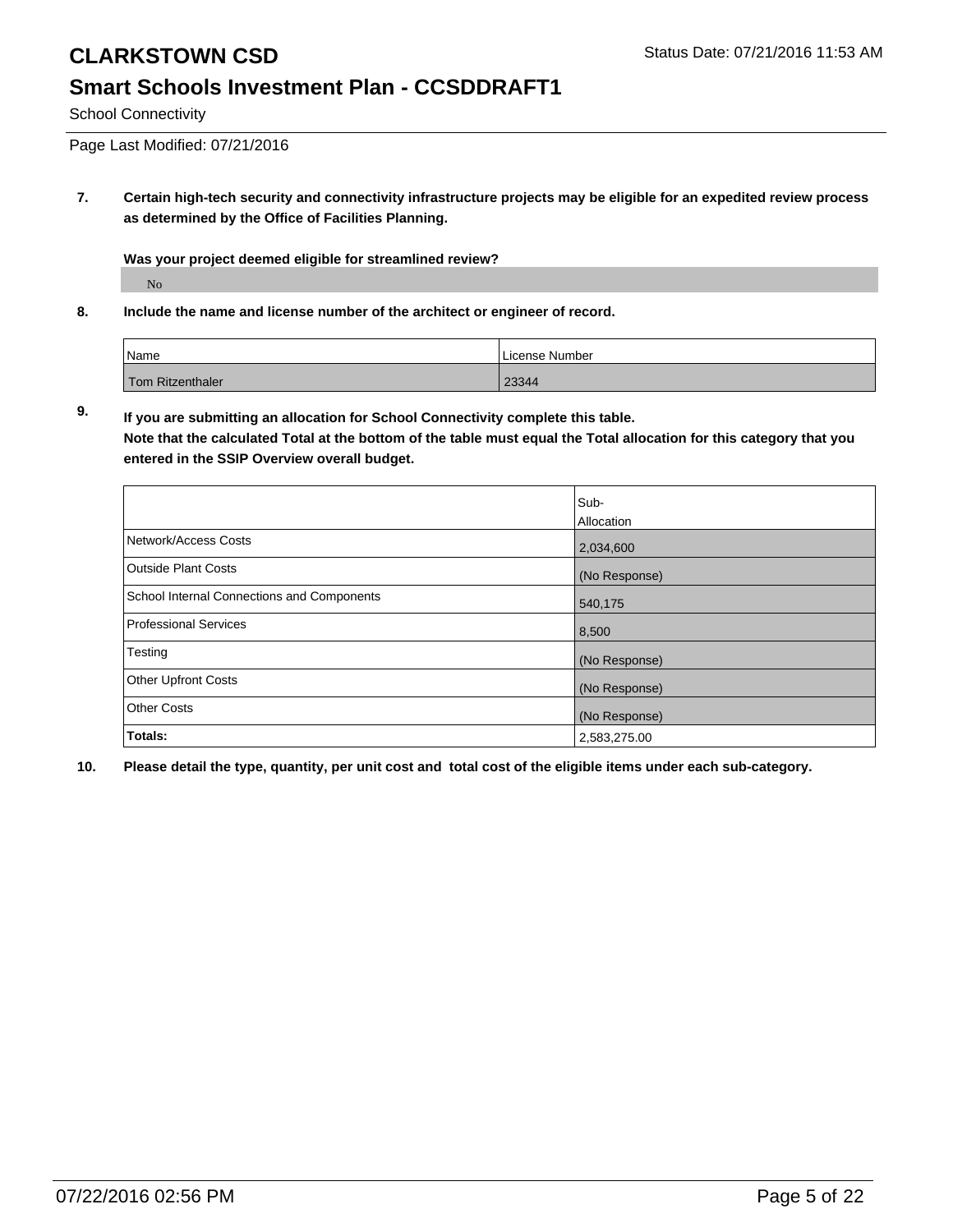# **Smart Schools Investment Plan - CCSDDRAFT1**

School Connectivity

Page Last Modified: 07/21/2016

| Select the allowable expenditure | Item to be purchased                                                    | Quantity | Cost per Item | <b>Total Cost</b> |
|----------------------------------|-------------------------------------------------------------------------|----------|---------------|-------------------|
| type.                            |                                                                         |          |               |                   |
| Repeat to add another item under |                                                                         |          |               |                   |
| each type.                       |                                                                         |          |               |                   |
| Network/Access Costs             | Cisco Catalyst 6880-X Chasis Bundle                                     | 8        | 19,722        | 157,776           |
| Network/Access Costs             | Cisco Catalyst 3850 Switch Bundle                                       | 25       | 9,009         | 225,225           |
| Network/Access Costs             | Cisco Catalyst 3650 Switch Bundle                                       | 75       | 5,886         | 441,450           |
| Network/Access Costs             | <b>UPS APC Symmetra</b>                                                 | 21       | 14,934        | 313,614           |
| Network/Access Costs             | <b>Dell PowerEdge Servers</b>                                           | 6        | 21,535        | 129,210           |
| Network/Access Costs             | Meraki Access Points                                                    | 787      | 975           | 767,325           |
| <b>Connections/Components</b>    | Cisco Switch Installation and<br><b>Configuration Setup Services</b>    | 674      | 250           | 168,500           |
| <b>Connections/Components</b>    | Cisco 10GBase SFP Modules parts                                         | 215      | 895           | 192,425           |
| <b>Connections/Components</b>    | Meraki Wireless Installation<br><b>Configuration and Setup Services</b> | 717      | 250           | 179,250           |
| <b>Professional Services</b>     | <b>UPS Start-Up Services</b>                                            |          | 8,500         | 8,500             |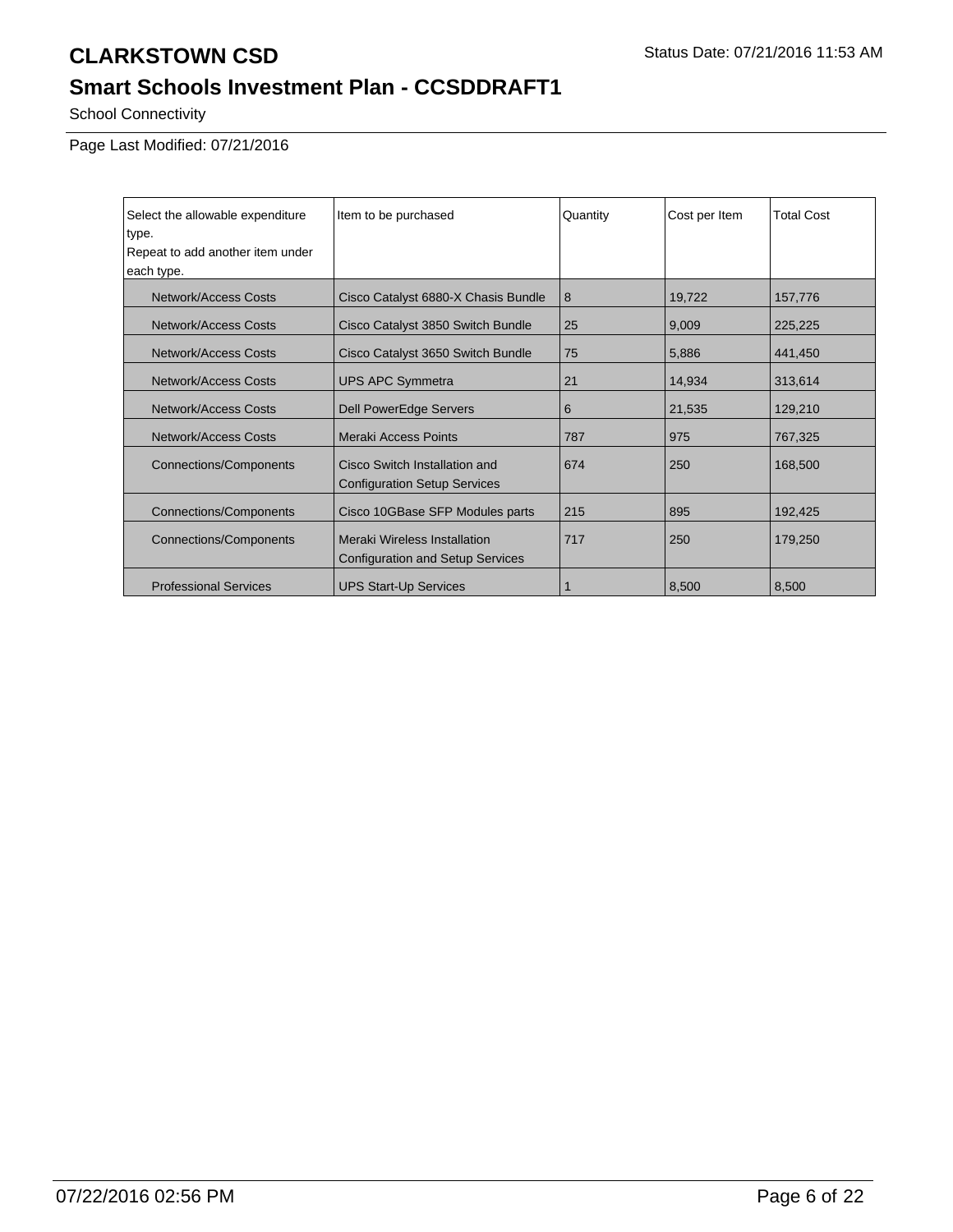### **Smart Schools Investment Plan - CCSDDRAFT1**

Community Connectivity (Broadband and Wireless)

Page Last Modified: 07/21/2016

**1. Describe how you intend to use Smart Schools Bond Act funds for high-speed broadband and/or wireless connectivity projects in the community.**

(No Response)

**2. Please describe how the proposed project(s) will promote student achievement and increase student and/or staff access to the Internet in a manner that enhances student learning and/or instruction outside of the school day and/or school building.**

(No Response)

**3. Community connectivity projects must comply with all the necessary local building codes and regulations (building and related permits are not required prior to plan submission).**

 $\Box$  I certify that we will comply with all the necessary local building codes and regulations.

**4. Please describe the physical location of the proposed investment.**

(No Response)

**5. Please provide the initial list of partners participating in the Community Connectivity Broadband Project, along with their Federal Tax Identification (Employer Identification) number.**

| Project Partners | <b>IFederal ID#</b> |
|------------------|---------------------|
| (No Response)    | (No Response)       |

**6. If you are submitting an allocation for Community Connectivity, complete this table. Note that the calculated Total at the bottom of the table must equal the Total allocation for this category that you**

**entered in the SSIP Overview overall budget.**

|                                    | Sub-Allocation |
|------------------------------------|----------------|
| Network/Access Costs               | (No Response)  |
| <b>Outside Plant Costs</b>         | (No Response)  |
| <b>Tower Costs</b>                 | (No Response)  |
| <b>Customer Premises Equipment</b> | (No Response)  |
| <b>Professional Services</b>       | (No Response)  |
| Testing                            | (No Response)  |
| <b>Other Upfront Costs</b>         | (No Response)  |
| <b>Other Costs</b>                 | (No Response)  |
| Totals:                            |                |

| Select the allowable expenditure | Item to be purchased | Quantity      | Cost per Item | <b>Total Cost</b> |
|----------------------------------|----------------------|---------------|---------------|-------------------|
| type.                            |                      |               |               |                   |
| Repeat to add another item under |                      |               |               |                   |
| each type.                       |                      |               |               |                   |
| (No Response)                    | (No Response)        | (No Response) | (No Response) | (No Response)     |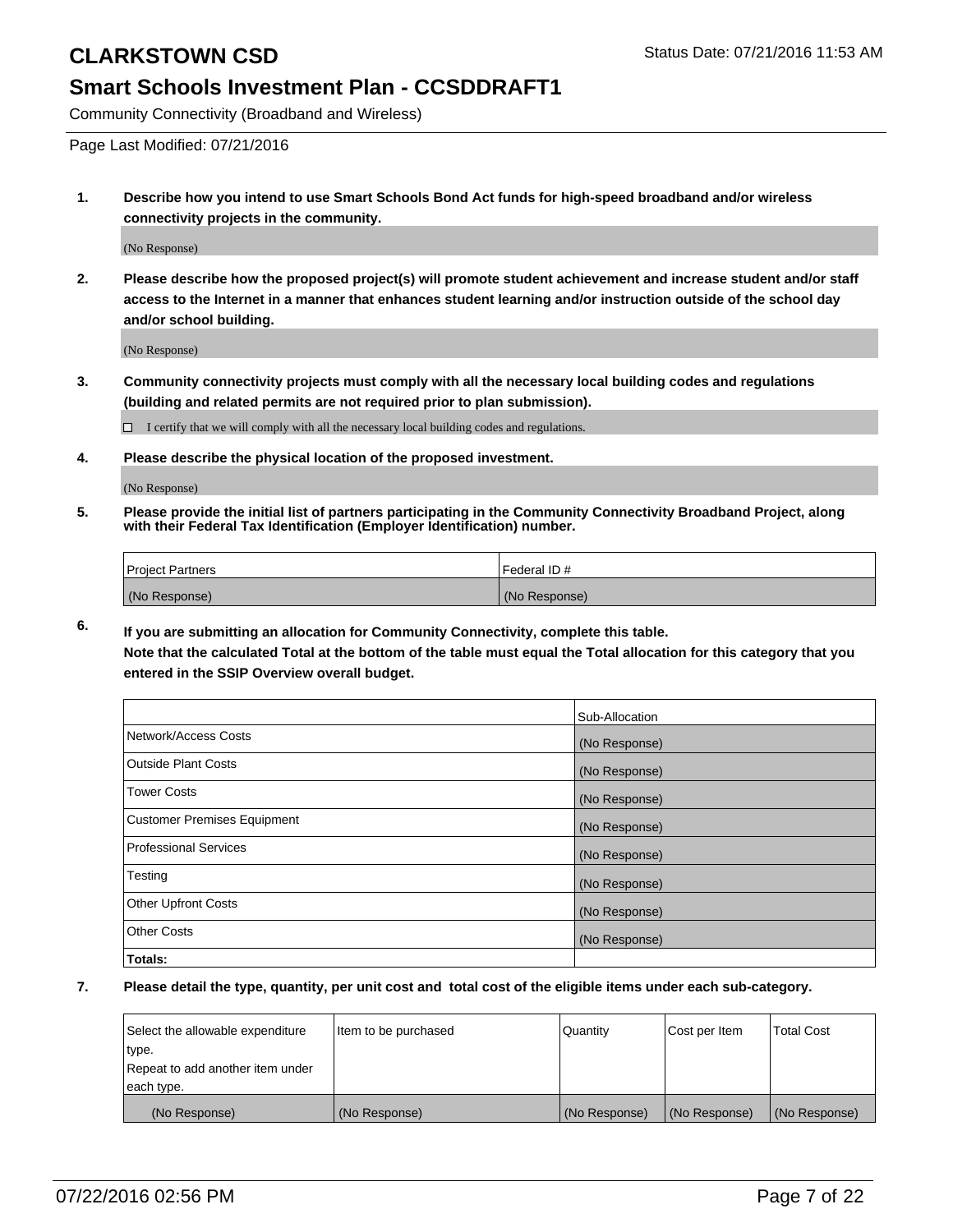### **Smart Schools Investment Plan - CCSDDRAFT1**

Classroom Learning Technology

Page Last Modified: 07/20/2016

**1. In order for students and faculty to receive the maximum benefit from the technology made available under the Smart Schools Bond Act, their school buildings must possess sufficient connectivity infrastructure to ensure that devices can be used during the school day. Smart Schools Investment Plans must demonstrate that sufficient infrastructure that meets the Federal Communications Commission's 100 Mbps per 1,000 students standard currently exists in the buildings where new devices will be deployed, or is a planned use of a portion of Smart Schools Bond Act funds, or is under development through another funding source.**

**Smart Schools Bond Act funds used for technology infrastructure or classroom technology investments must increase the number of school buildings that meet or exceed the minimum speed standard of 100 Mbps per 1,000 students and staff within 12 months. This standard may be met on either a contracted 24/7 firm service or a "burstable" capability. If the standard is met under the burstable criteria, it must be:**

**1. Specifically codified in a service contract with a provider, and**

**2. Guaranteed to be available to all students and devices as needed, particularly during periods of high demand, such as computer-based testing (CBT) periods.**

**Please describe how your district already meets or is planning to meet this standard within 12 months of plan submission.**

**Clarkstown Central School District has upgraded its current Internet Bandwidth to 1GB through Optimum Lightpath that meets the Federal Communications Commission minimum speed standard of 100MB per 1,000 Students. Clarkstown currently has 8368 students**

- **1a. If a district believes that it will be impossible to meet this standard within 12 months, it may apply for a waiver of this requirement, as described on the Smart Schools website. The waiver must be filed and approved by SED prior to submitting this survey.**
	- $\Box$  By checking this box, you are certifying that the school district has an approved waiver of this requirement on file with the New York State Education Department.

#### **2. Connectivity Speed Calculator (Required)**

|                         | l Number of | Multiply by | Divide by 1000 Current Speed |        | <b>I</b> Expected          | <b>Expected Date</b> |
|-------------------------|-------------|-------------|------------------------------|--------|----------------------------|----------------------|
|                         | Students    | 100 Kbps    | to Convert to                | lin Mb | Speed to be                | When                 |
|                         |             |             | Required                     |        | Attained Within   Required |                      |
|                         |             |             | Speed in Mb                  |        | 12 Months                  | Speed Will be        |
|                         |             |             |                              |        |                            | Met                  |
| <b>Calculated Speed</b> | 8.368       | 836,800     | 836.8                        | 1000   | 1500                       | currently meet       |

**3. If the district wishes to have students and staff access the Internet from wireless devices within the school building, or in close proximity to it, it must first ensure that it has a robust Wi-Fi network in place that has sufficient bandwidth to meet user demand.**

**Please describe how you have quantified this demand and how you plan to meet this demand.**

**Clarkstown Central School District computer network currently supports approx 10,000 network users. With the growing demand of wireless devices and BYOD, Clarkstown has now upgraded and expanded its current Internet Bandwidth to 1GB. CCSD currently has a Wireless Network at all schools and Cisco Meraki Wireless Access Points in every other classroom. With the SSBA Act, CCSD will be upgrading/refresh all current access points to the latest IEEE 802.11 standards, and expanding Cisco Meraki wireless components at all schools to include: Access Points (WAPS) for every classroom, instructional areas, and other areas in the district.**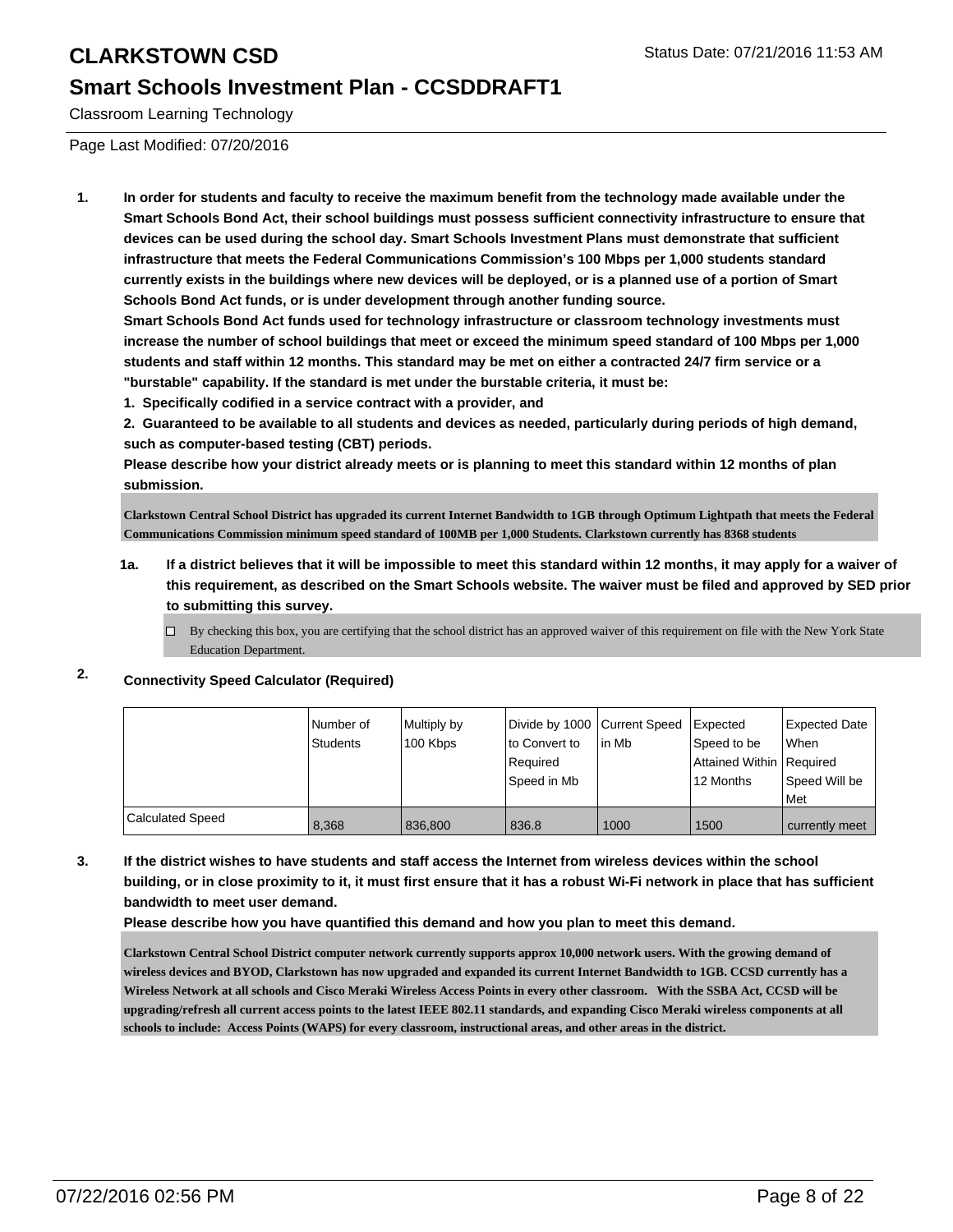### **Smart Schools Investment Plan - CCSDDRAFT1**

Classroom Learning Technology

Page Last Modified: 07/20/2016

**4. All New York State public school districts are required to complete and submit an Instructional Technology Plan survey to the New York State Education Department in compliance with Section 753 of the Education Law and per Part 100.12 of the Commissioner's Regulations.**

**Districts that include educational technology purchases as part of their Smart Schools Investment Plan must have a submitted and approved Instructional Technology Plan survey on file with the New York State Education Department.**

- By checking this box, you are certifying that the school district has an approved Instructional Technology Plan survey on file with the New York State Education Department.
- **5. Describe the devices you intend to purchase and their compatibility with existing or planned platforms or systems. Specifically address the adequacy of each facility's electrical, HVAC and other infrastructure necessary to install and support the operation of the planned technology.**

**CLARKSTOWN CSD has adopted Google Apps for Education as the platform to deliver rich content in the classroom using devices such as Dell Model Chromebooks and Dell Latitude Series Laptops to provide for a unique opportunity for systems integration and access to multiple opportunities for teachers to find meaningful Professional Development and Active Learning in the Classroom for students. The CCSD will align the use of these devices with curriculum and content already determined by instructional goals and in alignment with our Instructional Technology Plan approved by NYSED.**

**An electrical design, performed by the architect of record, will be submitted to SED for approval of increased new devices. Currently all existing Laptops and Chromebooks are powered and stored in Charging Carts that are connected to a dedicated circuit to meet electrical demands. All additional Electrical Outlets and Circuits are pre-budgeted using district budget codes and installed by certified electricians prior to the purchase and installation of New Devices. All CCSD wiring closets are equipped with UPS running on dedicated circuits to provide adequate power for all Core Switches. All Access Points are powered via PoE (Power over Ethernet) running back to the main closet on PoE switches.**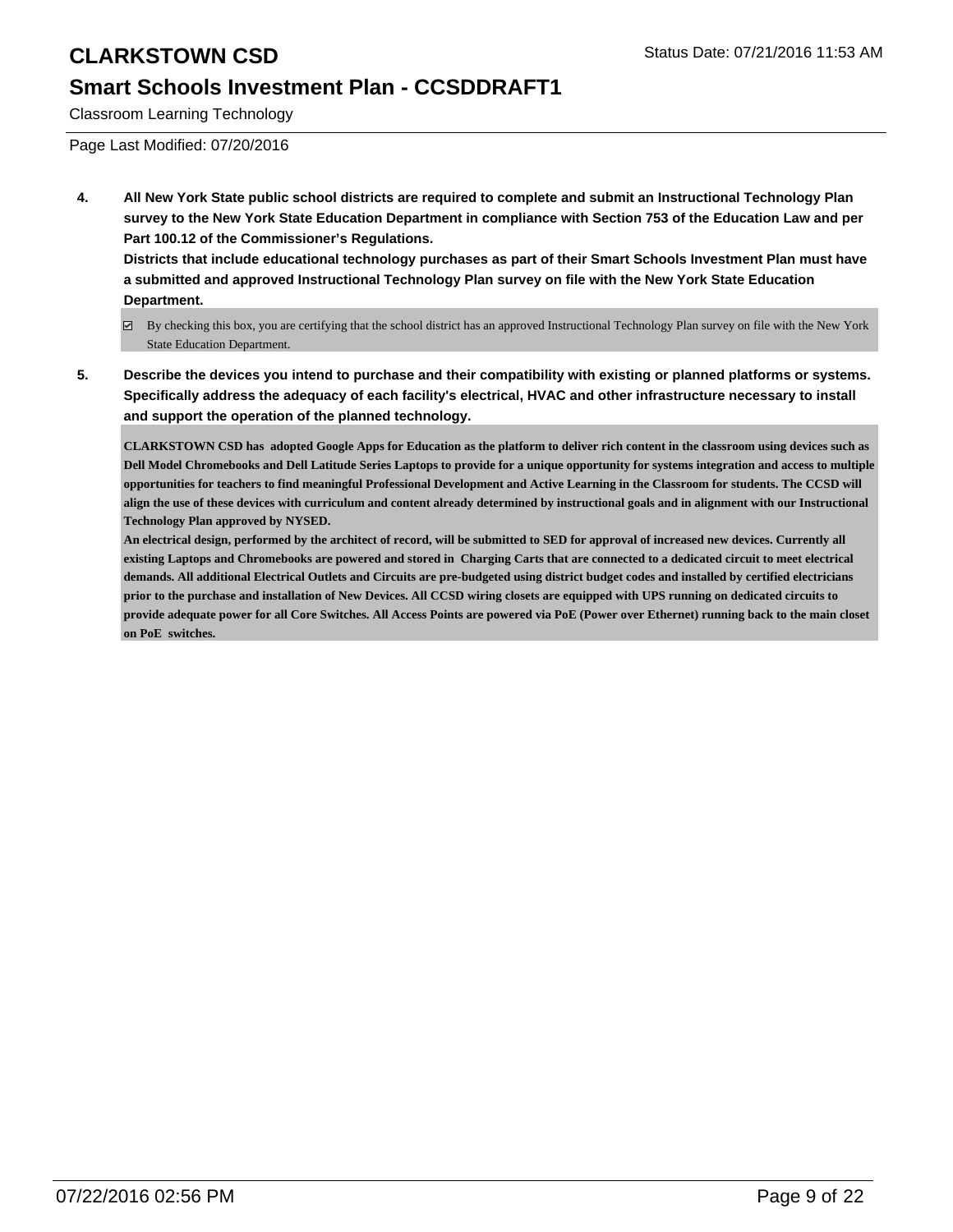### **Smart Schools Investment Plan - CCSDDRAFT1**

Classroom Learning Technology

Page Last Modified: 07/20/2016

- **6. Describe how the proposed technology purchases will:**
	- **> enhance differentiated instruction;**
	- **> expand student learning inside and outside the classroom;**
	- **> benefit students with disabilities and English language learners; and**
	- **> contribute to the reduction of other learning gaps that have been identified within the district.**

**The expectation is that districts will place a priority on addressing the needs of students who struggle to succeed in a rigorous curriculum. Responses in this section should specifically address this concern and align with the district's Instructional Technology Plan (in particular Question 2 of E. Curriculum and Instruction: "Does the district's instructional technology plan address the needs of students with disabilities to ensure equitable access to instruction, materials and assessments?" and Question 3 of the same section: "Does the district's instructional technology plan address the provision of assistive technology specifically for students with disabilities to ensure access to and participation in the general curriculum?"**

#### **> enhance differentiated instruction;**

**Our proposed technology purchases align and facilitate our district meeting its primary goal listed in our technology plan, which is to integrate technology, as a tool, to enhance teaching and learning in support of the curriculum. The addition of devices into our classrooms in grades K-12 gives more access to students. This increased access allows teachers to expand their use of instructional software and other tools that promote increased differentiation within the classroom.**

**> expand student learning inside and outside the classroom;**

**Our proposed technology purchases align and facilitate our district meeting its primary goal listed in our technology plan, which is to integrate technology, as a tool, to enhance teaching and learning in support of the curriculum. Increased devices in classrooms in grades K-12 allows for increased use of technology tools and software that can expand on the resources utilized to meet curricular goals, allowing for more data that can drive instructional decision making, and can shift classrooms to a more student centered instructional model. In addition, the proposed technology purposes allows for an increase of devices, which could help the district meet the goal of providing loaner devices to students in need.**

#### **> benefit students with disabilities and English language learners; and**

Our proposed technology purchases align and facilitate our district meeting its primary goal listed in our technology plan, which is to integrate technology, as a tool, to enhance teaching and learning in support of the curriculum. An increase in devices allows teachers of students with disabilities and ELLs to utilize technology resources and software that are backed by research to promote academic growth in struggling learners. **> contribute to the reduction of other learning gaps that have been identified within the district.**

Our proposed technology purchases align and facilitate our district meeting its primary goal listed in our technology plan, which is to integrate technology, as a tool, to enhance teaching and learning in support of the curriculum. An increase in devices for our students not only allows us to enhance teaching and learning, but close the learning gaps identified by the various stake-holding groups in the district. These gaps include the need for more differentiation and providing a more student-centered classroom, both of which can be supported by increasing the the devices available for teachers and students.

Some of the devices purchased using these funds are intended to benefit students with disabilities. One way to do this is utilizing software and applications that can differentiate instruction and provide support for these students. As a district, we have reviewed software and applications and determined which are most beneficial to meeting CCSS and assisting in meeting IEP goals. Please see chart below

| Software/Apps for Students with Disabilities by CCSS/IEP Goal |                                                                 |             |                  |  |  |
|---------------------------------------------------------------|-----------------------------------------------------------------|-------------|------------------|--|--|
|                                                               |                                                                 |             |                  |  |  |
| <b>Study Skills</b>                                           |                                                                 |             |                  |  |  |
|                                                               | Pros                                                            | <b>CCSS</b> | <b>IEP</b>       |  |  |
| Popplet                                                       | Can be saved and opened on a<br>Popplet account on any computer |             | 1.29, 1.33       |  |  |
| Inspiration                                                   | Includes 36 templates                                           |             | 1.29, 1.33       |  |  |
| Evernote/Swiftkey                                             | Can be saved and opened on a                                    |             | 1.51, 1.52, 1.55 |  |  |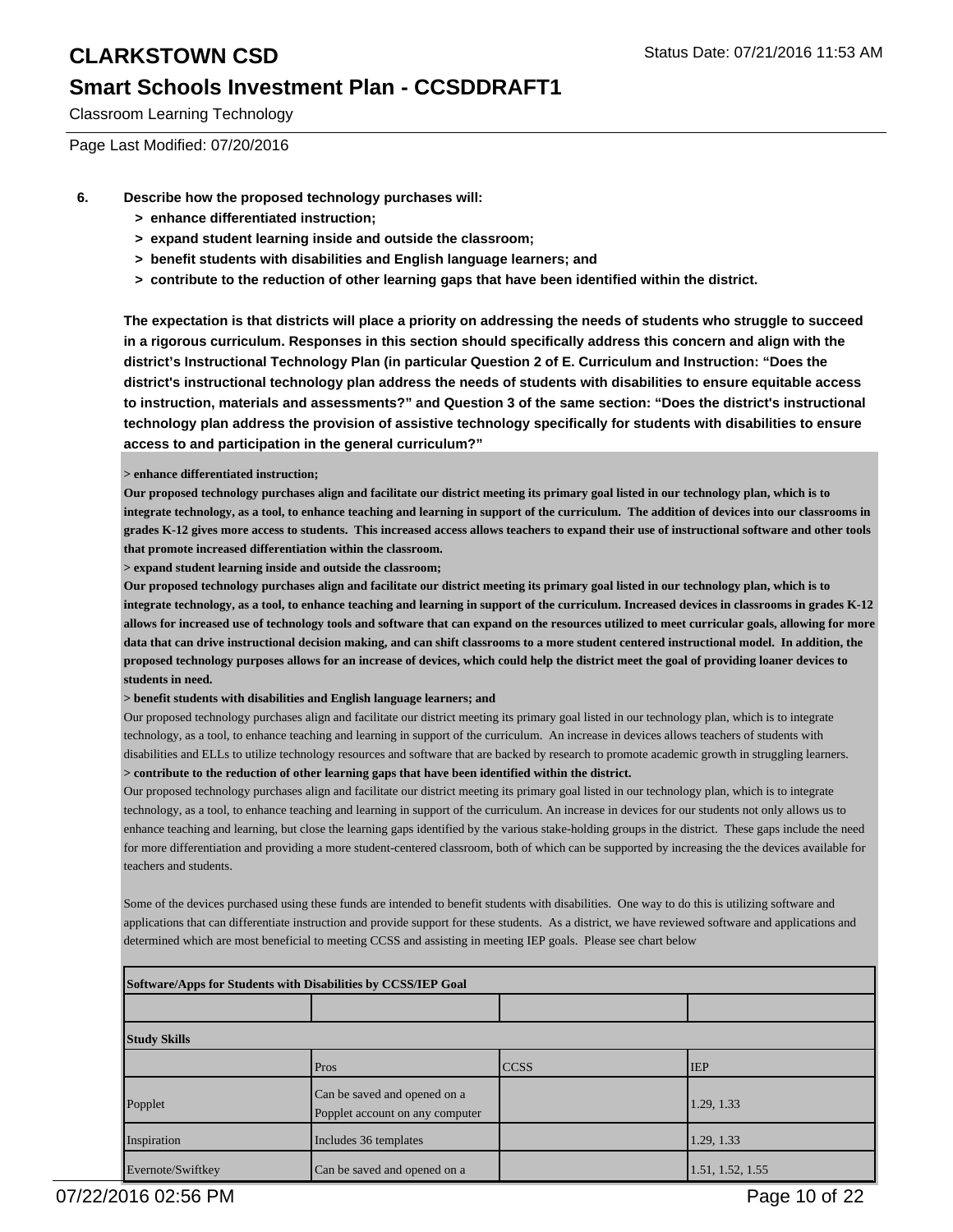### **Smart Schools Investment Plan - CCSDDRAFT1**

Classroom Learning Technology

Page Last Modified: 07/20/2016

|                          | Popplet account on any device                                                                                               |                                           |                        |
|--------------------------|-----------------------------------------------------------------------------------------------------------------------------|-------------------------------------------|------------------------|
| Swiftkey                 | Is an app that gives iPad predicted<br>words as they are typed in. Similar<br>to Andriod                                    |                                           |                        |
| Notability               | Note taking app with recording<br>capability, color coding, text or<br>handwriting                                          |                                           | 1.19, 1.51, 1.52, 1.55 |
|                          |                                                                                                                             |                                           |                        |
|                          |                                                                                                                             |                                           |                        |
|                          | Pros                                                                                                                        | <b>CCSS</b>                               | <b>IEP</b>             |
| Reading Camp             | Data Collection<br>Cheaper than Raz-kids                                                                                    | RI.2.1                                    |                        |
| <b>OuestionIT</b>        | Data Collection<br>Reciprocal Conversation                                                                                  |                                           | 2.51                   |
| Raz-Kids                 | Data Collection<br><b>Expressive Language</b><br><b>Auditory Processing</b><br>Comprehension<br>Fluency                     | RL.K.1, RF.1.4, RI.1.1, .RI.1.10          | 2.51<br>5.32           |
| <b>Writing</b>           |                                                                                                                             |                                           |                        |
|                          |                                                                                                                             |                                           |                        |
|                          | Pros                                                                                                                        | <b>CCSS</b>                               | <b>IEP</b>             |
| <b>Rainbow Sentences</b> | Data Collection, 3 Levels,                                                                                                  | RF.1.1.A                                  | 3.8, 3.9, 3.16         |
| <b>Write About</b>       | Audio Component                                                                                                             | W.1.1, W.1.2, W.2.1, W.2.3, W.3.<br>W.3.4 | 3.35, 3.40             |
| Educreations             | Allows for students to write and<br>record thought process                                                                  |                                           |                        |
| <b>Book Creator</b>      | Books can be exported to iTunes<br><b>Books</b>                                                                             | W.1.1, W.1.2, W.2.1, W.2.3, W.3.<br>W.3.4 | 3.26, 3.27, 3.42       |
| Pixie/ Wixie             | Create and Narrate stories                                                                                                  | W.1.1, W.1.2, W.2.1, W.2.3, W.3.<br>W.3.4 |                        |
|                          |                                                                                                                             |                                           |                        |
| <b>Spelling</b>          |                                                                                                                             |                                           |                        |
|                          | Pros                                                                                                                        | <b>CCSS</b>                               | <b>IEP</b>             |
| SpellBoard               | Differentiated Instruction, Create<br>own spelling lists, Load Free Dolch<br>Pre 1- Three for free, Data Tracking           | RF.1.3.G, RF.2.3.F, RF.3.3.D,             | 3.5                    |
| <b>Endless Alphabet</b>  | Letter sounds change contextually,<br>however you have no control over<br>the vocabulary. Great videos define<br>every word |                                           | 2.2                    |
| Spellyfish               | There are "Short A" and "Short I"                                                                                           | CCSS Alligned for Kindergarten            |                        |

07/22/2016 02:56 PM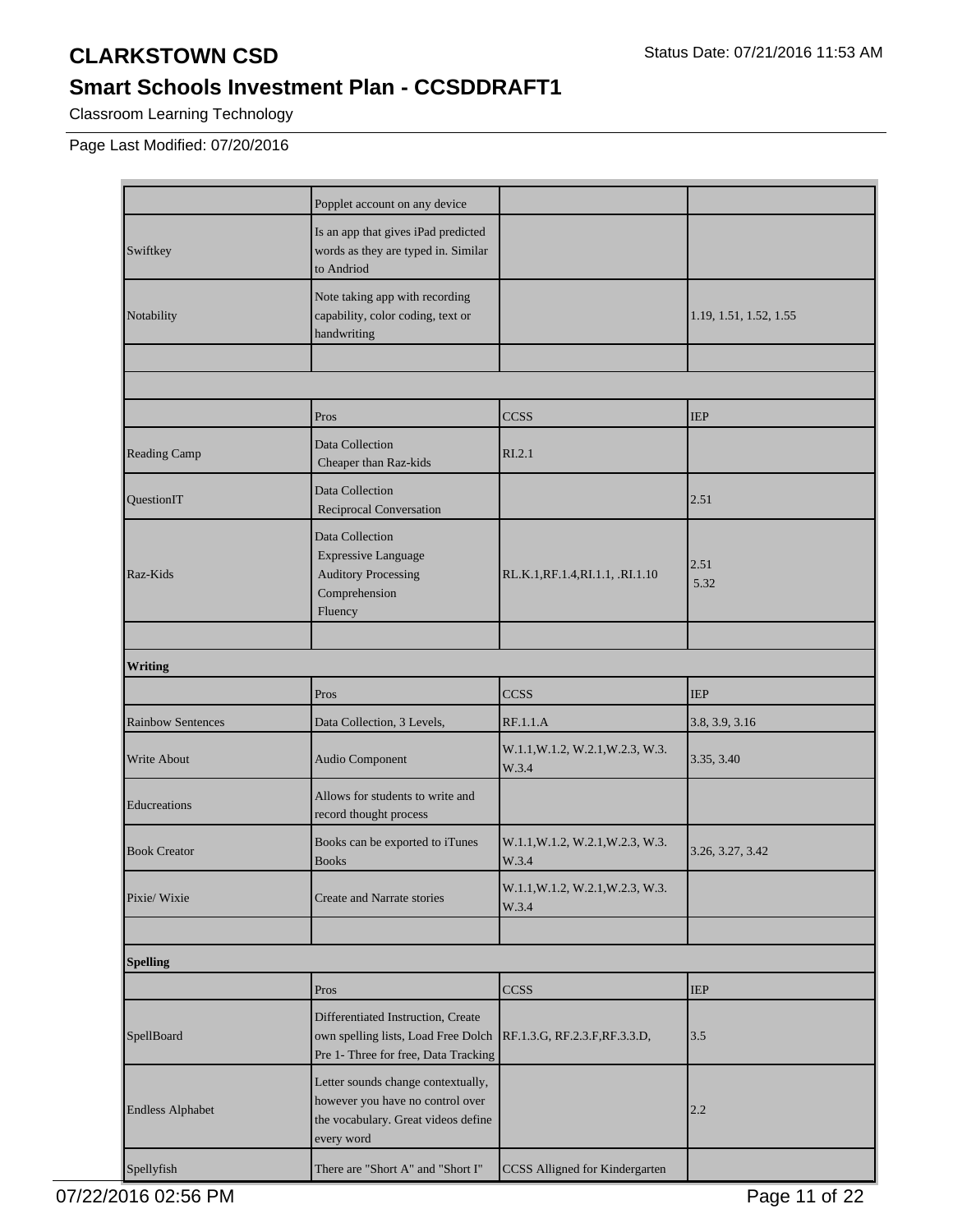### **Smart Schools Investment Plan - CCSDDRAFT1**

Classroom Learning Technology

Page Last Modified: 07/20/2016

|                             | versions                                                                                                                               |                          |                                                               |
|-----------------------------|----------------------------------------------------------------------------------------------------------------------------------------|--------------------------|---------------------------------------------------------------|
|                             |                                                                                                                                        |                          |                                                               |
|                             |                                                                                                                                        |                          |                                                               |
| <b>Mathematics</b>          |                                                                                                                                        |                          |                                                               |
|                             | Pros                                                                                                                                   | <b>CCSS</b>              | <b>IEP</b>                                                    |
| Splash Math K-5             | <b>Track Data</b>                                                                                                                      | Aligned to CCSS by grade | Meets all Math areas of IEP, based<br>on grade level and need |
| Dreambox                    | Track Data, Parents can access<br>progress                                                                                             | Aligned to CCSS by grade |                                                               |
| Jungle Coins                | <b>Track Data</b>                                                                                                                      | 2.MD.C.8                 | 4.242, 8.148, 8.152                                           |
| Jungle Fractions            | <b>Track Data</b>                                                                                                                      |                          | 4.95, 4.97,                                                   |
| Jungle Time                 | <b>Track Data</b>                                                                                                                      | 1.MD.B.3,2.MD.C.7        | 4.242,<br>8.131, 8.133, 8.134, 8.135, 8.137, 8.13<br>9        |
| Jungle Geometry             | <b>Track Data</b>                                                                                                                      | 2.MD.B.5,2.G.A.1         | 4.192, 4.215                                                  |
|                             |                                                                                                                                        |                          |                                                               |
|                             |                                                                                                                                        |                          |                                                               |
| Speech & Language           |                                                                                                                                        |                          |                                                               |
|                             | Pros                                                                                                                                   | <b>CCSS</b>              | <b>IEP</b>                                                    |
| <b>Articulation Pro</b>     | <b>Track Data</b>                                                                                                                      |                          | 5.36, 5.41                                                    |
| Fun With Directions         | <b>Track Data</b>                                                                                                                      |                          | 2.6, 2.9, 5.73, 5.74                                          |
| <b>AVAZ</b>                 | AAC-Tracks Data- designed for<br>non-communicative autistic<br>children                                                                |                          | 5.1145.118,5.119.5.121                                        |
|                             |                                                                                                                                        |                          |                                                               |
|                             |                                                                                                                                        |                          |                                                               |
| <b>Social Emotional</b>     |                                                                                                                                        |                          |                                                               |
|                             | Pros                                                                                                                                   | CCSS                     | <b>IEP</b>                                                    |
| Pictello                    | Individualize- allows for self<br>expression through video, pictures<br>and narration. Is perfect for kids on<br>the autistic spectrum |                          | 5.102,5.103                                                   |
| Social Express              | Individualize-helps students<br>identify emotional dynamics of a<br>situation and determine appropriate<br>responses                   |                          | 5.100, 6.30                                                   |
|                             |                                                                                                                                        |                          |                                                               |
|                             |                                                                                                                                        |                          |                                                               |
| <b>Occupational Therapy</b> |                                                                                                                                        |                          |                                                               |
|                             | Pros                                                                                                                                   | <b>CCSS</b>              | $\ensuremath{\mathsf{IEP}}$                                   |

07/22/2016 02:56 PM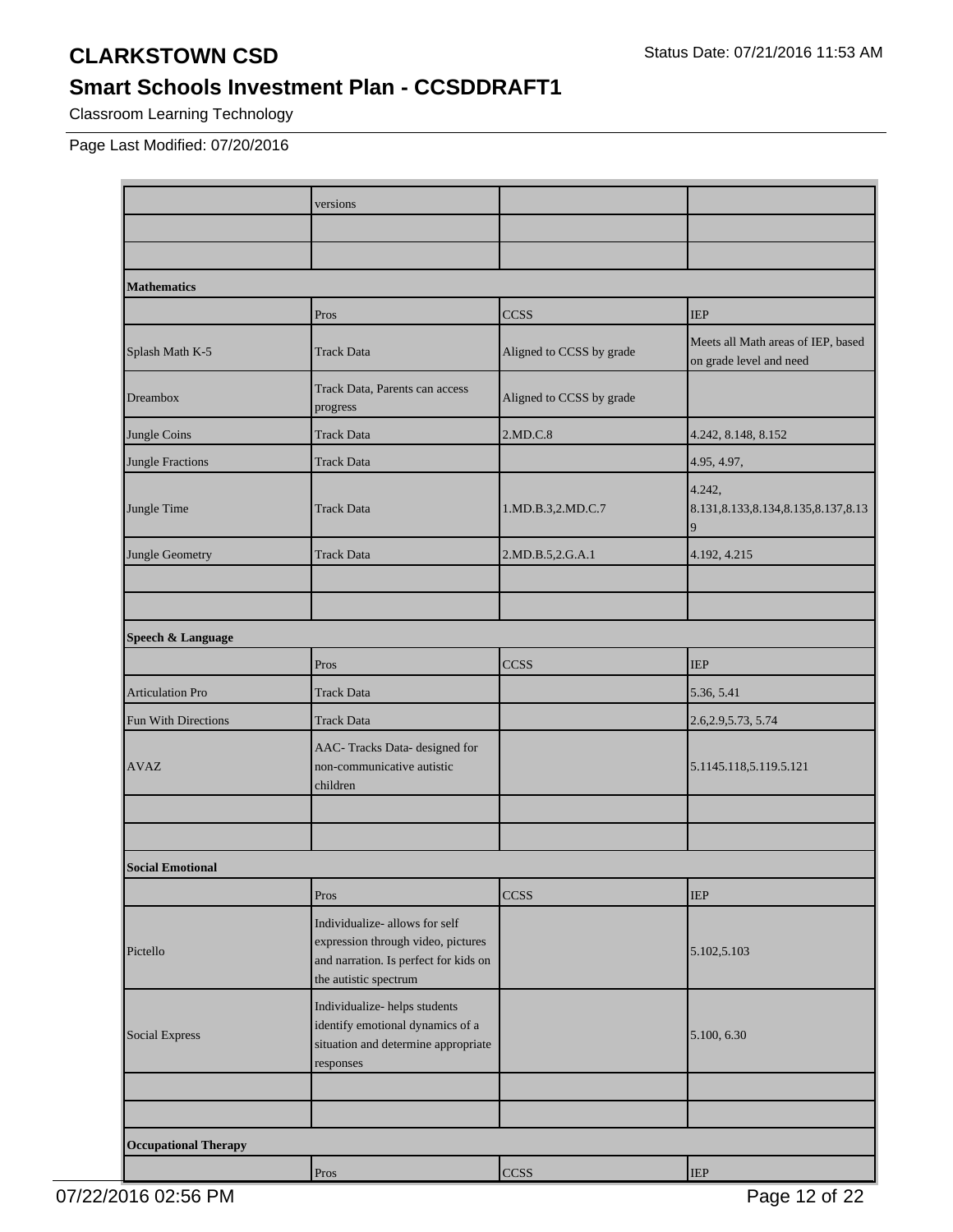### **Smart Schools Investment Plan - CCSDDRAFT1**

Classroom Learning Technology

Page Last Modified: 07/20/2016

| <b>Bugs and Buttons</b> | 18 Critical Thinking Games, Fine<br><b>Motor Skills</b> |                  | 8.55, 8.87 |
|-------------------------|---------------------------------------------------------|------------------|------------|
| Dexteria                | <b>Fine Motor Skills</b>                                | L.K.1.A, L.1.1.A | 8.87,8.114 |
| Dexteria Jr.            | <b>Fine Motor Skills</b>                                | L.K.1.A. L.1.1.A | 8.87,8.114 |

**7. Where appropriate, describe how the proposed technology purchases will enhance ongoing communication with parents and other stakeholders and help the district facilitate technology-based regional partnerships, including distance learning and other efforts.**

**The execution of the Smart Schools Investment Plan will provide a great opportunity for using state of the art connectivity to enable rich content in the classroom and improve communication with parents and stakeholders incorporating them to the learning process. CCSD will pursue partnerships with other schools and libraries to provide with distance learning opportunities for students in the 21st century classroom.**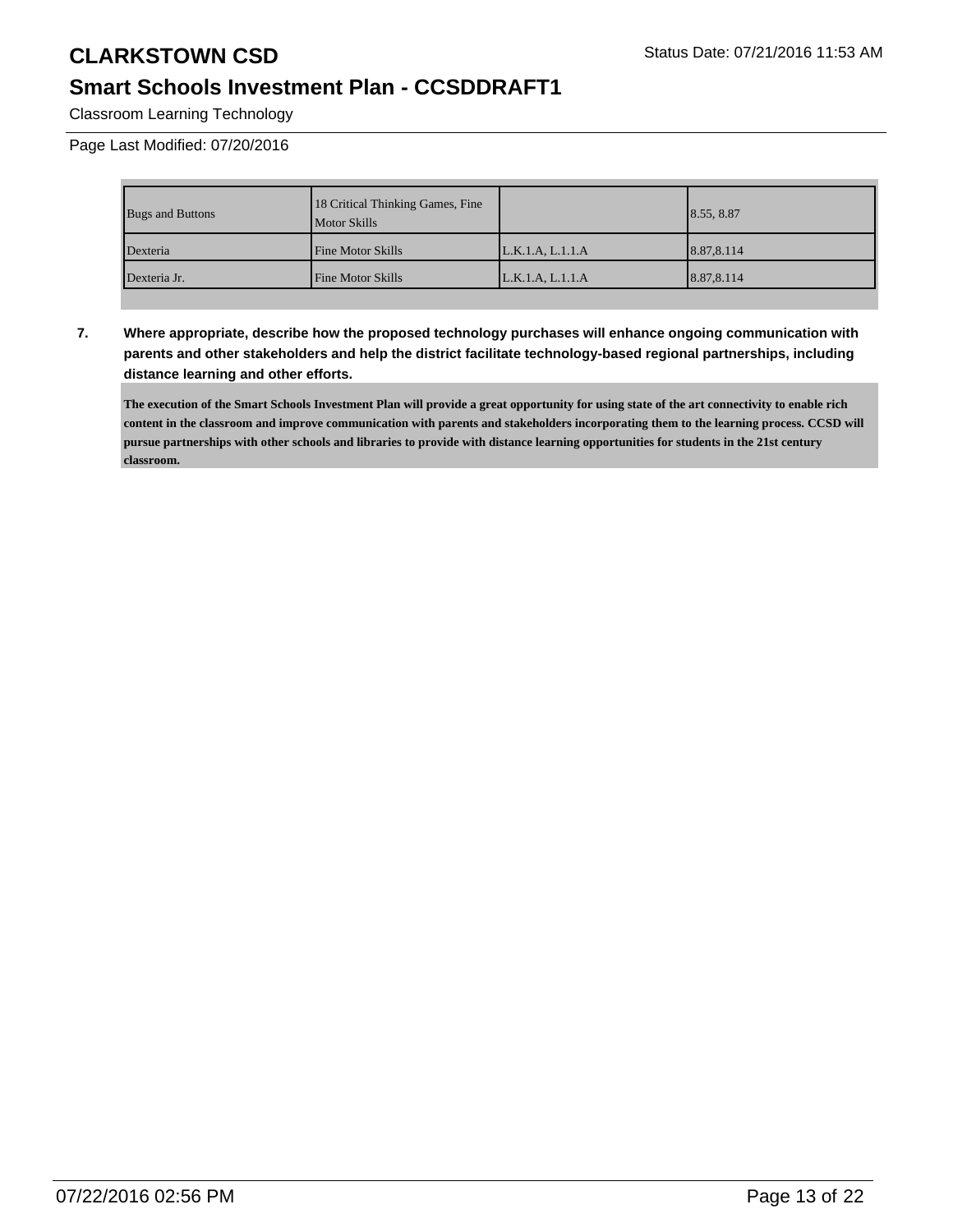# **Smart Schools Investment Plan - CCSDDRAFT1**

Classroom Learning Technology

Page Last Modified: 07/20/2016

**8. Describe the district's plan to provide professional development to ensure that administrators, teachers and staff can employ the technology purchased to enhance instruction successfully.**

**Note: This response should be aligned and expanded upon in accordance with your district's response to Question 1 of F. Professional Development of your Instructional Technology Plan: "Please provide a summary of professional development offered to teachers and staff, for the time period covered by this plan, to support technology to enhance teaching and learning. Please include topics, audience and method of delivery within your summary."**

As technology becomes more widely available and continues to change, there is a compelling need to provide on-going professional development to support educational reform goals, New York State standards to model collaborative inquiry-based learning and to guide staff toward incorporating the global infrastructure in instruction and productivity.

The Clarkstown Central School District is dedicated to providing students with the technological skills to become productive members of an ever changing global society. In order to meet this goal, we must provide our District's staff with the skills necessary to implement best practices into their classroom. As a result, our overarching goal for professional development is:

"To continue to provide professional development to facilitate the use of technology as an integral tool to enhance teaching and learning."

Technology Professional Development Goals below are from the 2015-2018 District Technology Plan.

In order to achieve this goal, the district will focus on the following:

- Continue using the District's 2 Technology Learning Facilitators as the primary source of on-going and on-demand professional development for teachers, administrators, and support staff.
- Lead teachers will have opportunities to attend external conferences to learn new strategies that utilize technology to engage students.
- Teachers will also have opportunities to share "best practices" during internal professional development time.

In preparation for the increase of devices in our district, our technology facilitators are offering workshops on a variety of topics. These offerings, as well as additional offerings will be available to teachers over the next few years. This chart shows current and future PD offerings.

#### **Technology PD Workshops 2016**

Getting Started with Google Docs and Drive (4 Hours Total)

This serves as an introduction to Google Drive and Docs. This session is for all staff looking for support with the basics of the Google Drive and Docs including: accessing Google Drive, creating a folder (organizing your drive), importing files into Google Drive, creating a document, presentation (Slides), or spreadsheet, naming a file, and sharing a file. COURSE WILL NOT RUN WITH LESS THAN 10 PARTICIPANTS.

#### Google Forms/Sheets (4 Hours Total)

During this workshop, participants will explore the various features and practical classroom use of Google Forms. This session is for all staff looking for support with Google Forms including: planning events, making a survey or poll, giving students a quiz, or collecting other information in an easy, streamlined. Google Forms can be connected to spreadsheets in Google Sheets. If a spreadsheet is linked to the form, responses will automatically be sent to the spreadsheet. Otherwise, users can view them on the "Summary of Responses" page accessible from the Responses menu. COURSE WILL NOT RUN WITH LESS THAN 10 PARTICIPANTS.

#### Google Classroom (4 Hours Total)

During this workshop, participants will explore the various features and practical classroom use of Google Classroom. This session is for all staff looking for support with Classroom which was designed hand-in-hand with teachers to help them save time, keep classes organized, and improve communication with students. Participants will learn how to create and organize assignments quickly, provide feedback efficiently, and easily communicate with your students. COURSE WILL NOT RUN WITH LESS THAN 10 PARTICIPANTS.

#### Google Sites (4 Hours Total)

During this workshop, participants will explore the various features and practical classroom use of Google Sites. This session is for all staff looking for support with Google Sites including: creating pages, adding file attachments, information from other Google applications (like Google Docs, Google Calendar, YouTube and Picasa), editing pages, collaborative site work and publishing your site. Google Sites is also a great tool for creating a strong home-school connection. COURSE WILL NOT RUN WITH LESS THAN 10 PARTICIPANTS.

#### Ensemble Video (4 Hours Total)

This workshop is for all staff. Ensemble Video is a video management and delivery tool that can accelerate learning, facilitate communications, and increase productivity. Ensemble Video will provide the host site for blended or flipped learning opportunities. Come learn how this very powerful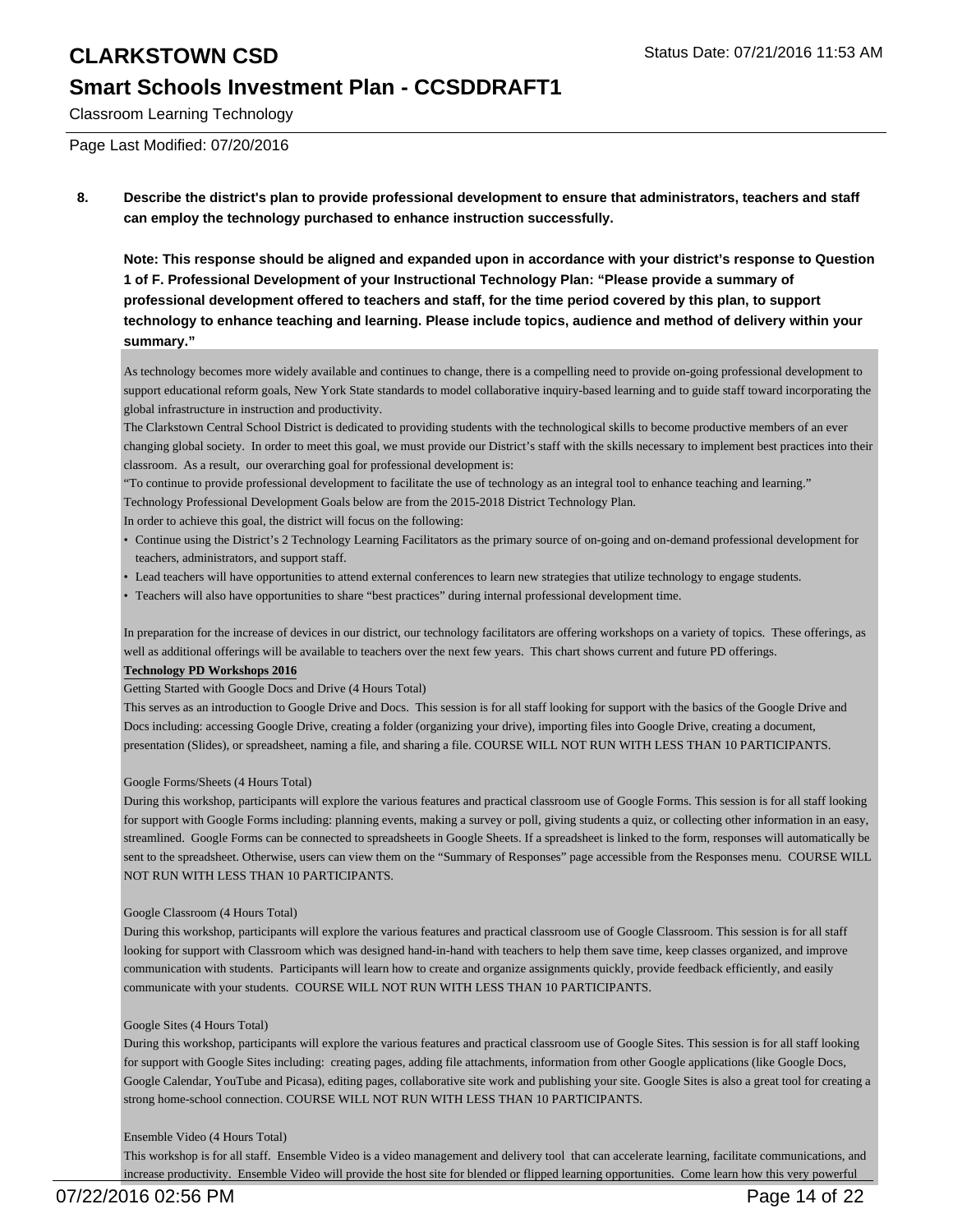### **Smart Schools Investment Plan - CCSDDRAFT1**

Classroom Learning Technology

#### Page Last Modified: 07/20/2016

tool can be used to enhance teaching and learning. Participants will establish their Ensemble Video accounts, learn how the system works as they produce their first products, and host them on the server. In addition to Ensemble Video, participants will learn to use various tools such as: flip cams, screencasting tools, PowToons, and others. Bring your Smartphone, tablet, and/or iPad if you have one available (not required). COURSE WILL NOT RUN WITH LESS THAN 10 PARTICIPANTS.

#### Coding (4 Hours Total)

This workshop is for all staff who wants to learn how to code and how to implement coding into daily learning. Particpants will experience code.org as well as have the opportunity to explore different coding programs to extend learning. COURSE WILL NOT RUN WITH LESS THAN 10 PARTICIPANTS.

#### Tech Tools / Software (4 Hours Total)

During this workshop, participants will explore the various technology tools and software available to enhance their curriculum. We will discuss and observe tech tools and areas in which they could be utilized. The session participants will also work with Web 2.0 tools and identify tools which naturally fit into the taught curriculum. COURSE WILL NOT RUN WITH LESS THAN 10 PARTICIPANTS.

#### Ensemble Video (4 Hours Total)

This workshop is for all staff. Ensemble Video is a video management and delivery tool that can accelerate learning, facilitate communications, and increase productivity. Ensemble Video will provide the host site for blended or flipped learning opportunities. Come learn how this very powerful tool can be used to enhance teaching and learning. Participants will establish their Ensemble Video accounts, learn how the system works as they produce their first products, and host them on the server. In addition to Ensemble Video, participants will learn to use various tools such as: flip cams, screencasting tools, PowToons, and others. Bring your Smartphone, tablet, and/or iPad if you have one available (not required). COURSE WILL NOT RUN WITH LESS THAN 10 PARTICIPANTS.

#### iPads (4 Hours Total)

This is a workshop for iPad users. During the session participants will learn how to use the iPads, adapt the accessibility for special needs and ENL students, set restrictions and basic tips and tricks of using iPads with students. Participants must bring an iPad with them to this session. If you do not have one, please contact the workshop instructors. COURSE WILL NOT RUN WITH LESS THAN 10 PARTICIPANTS.

#### Working with Wixie (4 Hours Total)

This workshop is for staff in grades K-2. Wixie is an online publishing and creativity platform that lets students share what they know through their writing, their voice, and their art. Publishing with technology encourages critical thinking, creativity, and communication skills, appealing to students with a variety of learning styles. Learn to manage assignments, track student progress toward curriculum goals, and assess student work using customizable rubrics. Through digital literacy creation teachers and students can communicate and collaborate on projects. This workshop will cover the basics as well as dive into the next steps of using Wixie in your classroom. COURSE WILL NOT RUN WITH LESS THAN 10 PARTICIPANTS.

#### Google Classroom (4 Hours Total)

During this workshop, participants will explore the various features and practical classroom use of Google Classroom. This session is for all staff looking for support with Classroom which was designed hand-in-hand with teachers to help them save time, keep classes organized, and improve communication with students. Participants will learn how to create and organize assignments quickly, provide feedback efficiently, and easily communicate with your students. COURSE WILL NOT RUN WITH LESS THAN 10 PARTICIPANTS.

#### Tech Integration Workshop (4 Hours Total)

During this workshop, participants will use the various technology tools available to build capacity to incorporate technology into their classrooms. The emphasis will be on selecting the appropriate tools to support the existing curriculum and enhance student learning. The newly developed Curriculum Integration Maps will be used as a guide. Participants may build lessons, units, or develop other integration methods. The learning facilitators will be available to guide and assist the participants as they work individually or in groups. COURSE WILL NOT RUN WITH LESS THAN 10 PARTICIPANTS.

#### See Professional Development details

https://docs.google.com/spreadsheets/d/1ASuwShTuEx-lytSn6ryPl--9HKy8kkGnNYePS7IO7Xo/edit#gid=0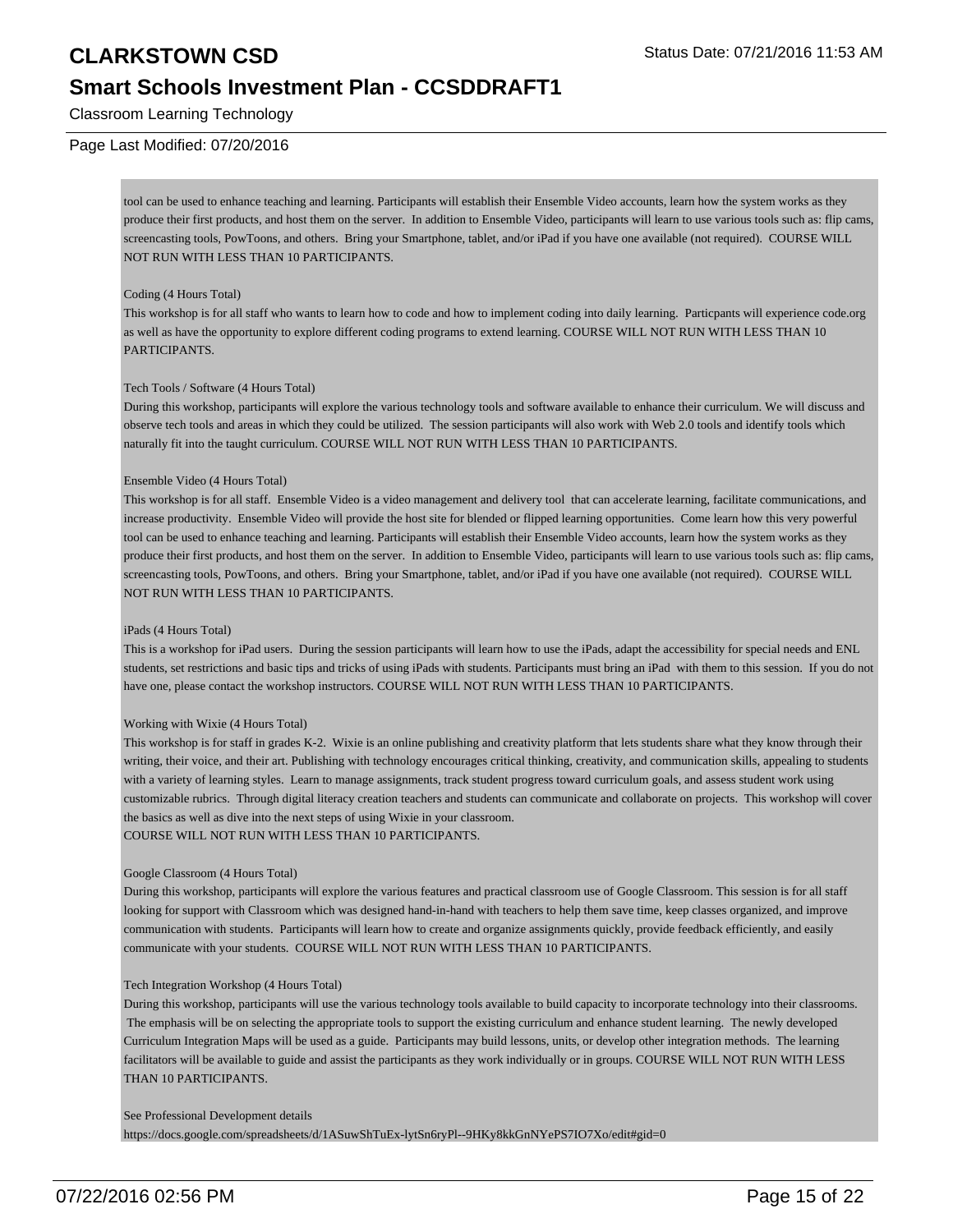### **Smart Schools Investment Plan - CCSDDRAFT1**

Classroom Learning Technology

Page Last Modified: 07/20/2016

**9. Districts must contact the SUNY/CUNY teacher preparation program that supplies the largest number of the district's new teachers to request advice on innovative uses and best practices at the intersection of pedagogy and educational technology.**

 $\boxtimes$  By checking this box, you certify that you have contacted the SUNY/CUNY teacher preparation program that supplies the largest number of your new teachers to request advice on these issues.

**9a. Please enter the name of the SUNY or CUNY Institution that you contacted.**

(No Response)

**9b. Enter the primary Institution phone number.**

(No Response)

**9c. Enter the name of the contact person with whom you consulted and/or will be collaborating with on innovative uses of technology and best practices.**

(No Response)

**10. A district whose Smart Schools Investment Plan proposes the purchase of technology devices and other hardware must account for nonpublic schools in the district.**

**Are there nonpublic schools within your school district?**

| $\overline{\phantom{a}}$ | <b>Yes</b> |  |
|--------------------------|------------|--|
|                          |            |  |

- $\square$  No
- **10a. Describe your plan to loan purchased hardware to nonpublic schools within your district. The plan should use your district's nonpublic per-student loan amount calculated below, within the framework of the guidance. Please enter the date by which nonpublic schools must request classroom technology items. Also, specify in your response the devices that the nonpublic schools have requested, as well as in the in the Budget and the Expenditure Table at the end of the page.**

**The Clarkstown Central School District will provide a Technology Loan Program consistent with the Smart Schools Bond Act Implementation language indicated in the NYSED Guidance. The Clarkstown CSD will loan upon request from Non Public Schools in our geographical area any classroom technology purchased by the district with Smart Schools Bond Act funding. The CCSD will retain ownership of the devices and responsibility for maintenance and repair.**

**The request for loaning of technology under SSBA Program will be received at the CCSD from June 1 to June 30 or every school year until the devices are end-of-life or disposed according to standard practices of the district and in alignment with state regulations. Specific model devices on request, and available to the nonpublic schools include the latest Dell Latitude Series Model Laptop (at the time of purchase), as well as latest Dell Chromebook Series Model Chromebook (at the time of purchase)**

**10b. A final Smart Schools Investment Plan cannot be approved until school authorities have adopted regulations specifying the date by which requests from nonpublic schools for the purchase and loan of Smart Schools Bond Act classroom technology must be received by the district.**

 $\boxtimes$  By checking this box, you certify that you have such a plan and associated regulations in place that have been made public.

**11. Nonpublic Classroom Technology Loan Calculator**

**The Smart Schools Bond Act provides that any Classroom Learning Technology purchases made using Smart Schools funds shall be lent, upon request, to nonpublic schools in the district. However, no school district shall be required to loan technology in amounts greater than the total obtained and spent on technology pursuant to the Smart Schools Bond Act and the value of such loan may not exceed the total of \$250 multiplied by the nonpublic school enrollment in the base year at the time of enactment. See:**

**http://www.p12.nysed.gov/mgtserv/smart\_schools/docs/Smart\_Schools\_Bond\_Act\_Guidance\_04.27.15\_Final.pdf.**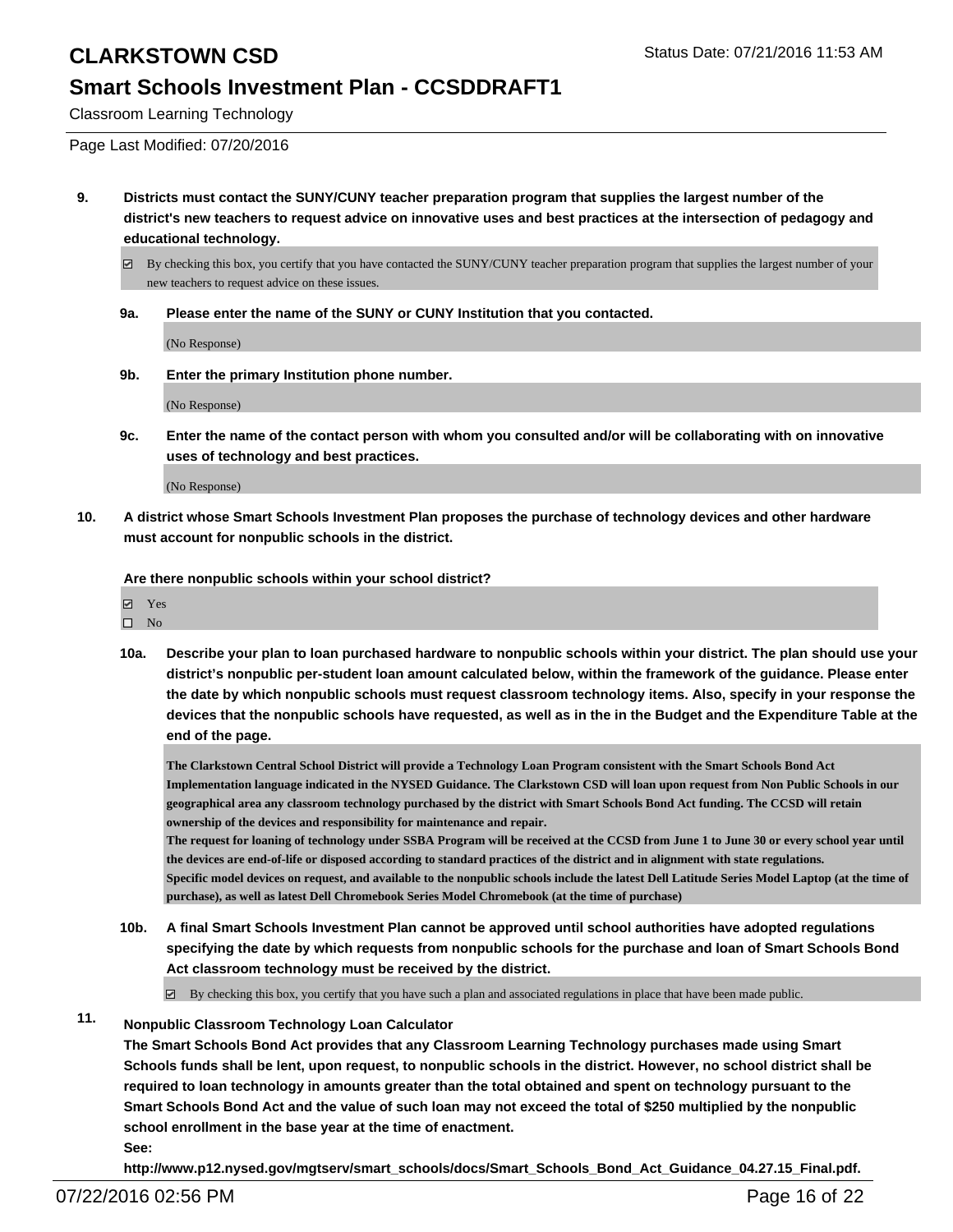### **Smart Schools Investment Plan - CCSDDRAFT1**

Classroom Learning Technology

Page Last Modified: 07/20/2016

|                                     | 1. Classroom<br>Technology<br>Sub-allocation | 2. Public<br>l Enrollment<br>$(2014-15)$ | 3. Nonpublic<br><b>Enrollment</b><br>(2014-15) | l 4. Sum of<br>Public and<br>Nonpublic<br><b>Enrollment</b> | 5. Total Per<br>Pupil Sub-<br>lallocation | 16. Total<br>l Nonpublic Loan<br>Amount |
|-------------------------------------|----------------------------------------------|------------------------------------------|------------------------------------------------|-------------------------------------------------------------|-------------------------------------------|-----------------------------------------|
| Calculated Nonpublic Loan<br>Amount | 223.627                                      | 8.368                                    | 822                                            | 9.190                                                       | 24                                        | 19.728                                  |

**12. To ensure the sustainability of technology purchases made with Smart Schools funds, districts must demonstrate a long-term plan to maintain and replace technology purchases supported by Smart Schools Bond Act funds. This sustainability plan shall demonstrate a district's capacity to support recurring costs of use that are ineligible for Smart Schools Bond Act funding such as device maintenance, technical support, Internet and wireless fees, maintenance of hotspots, staff professional development, building maintenance and the replacement of incidental items. Further, such a sustainability plan shall include a long-term plan for the replacement of purchased devices and equipment at the end of their useful life with other funding sources.**

 $\boxdot$  By checking this box, you certify that the district has a sustainability plan as described above.

**13. Districts must ensure that devices purchased with Smart Schools Bond funds will be distributed, prepared for use, maintained and supported appropriately. Districts must maintain detailed device inventories in accordance with generally accepted accounting principles.**

By checking this box, you certify that the district has a distribution and inventory management plan and system in place.

**14. If you are submitting an allocation for Classroom Learning Technology complete this table. Note that the calculated Total at the bottom of the table must equal the Total allocation for this category that you entered in the SSIP Overview overall budget.**

|                         | Sub-Allocation |
|-------------------------|----------------|
| Interactive Whiteboards | (No Response)  |
| <b>Computer Servers</b> | (No Response)  |
| Desktop Computers       | (No Response)  |
| <b>Laptop Computers</b> | 223,410        |
| Tablet Computers        | (No Response)  |
| Other Costs             | 217            |
| <b>Totals:</b>          | 223,627.00     |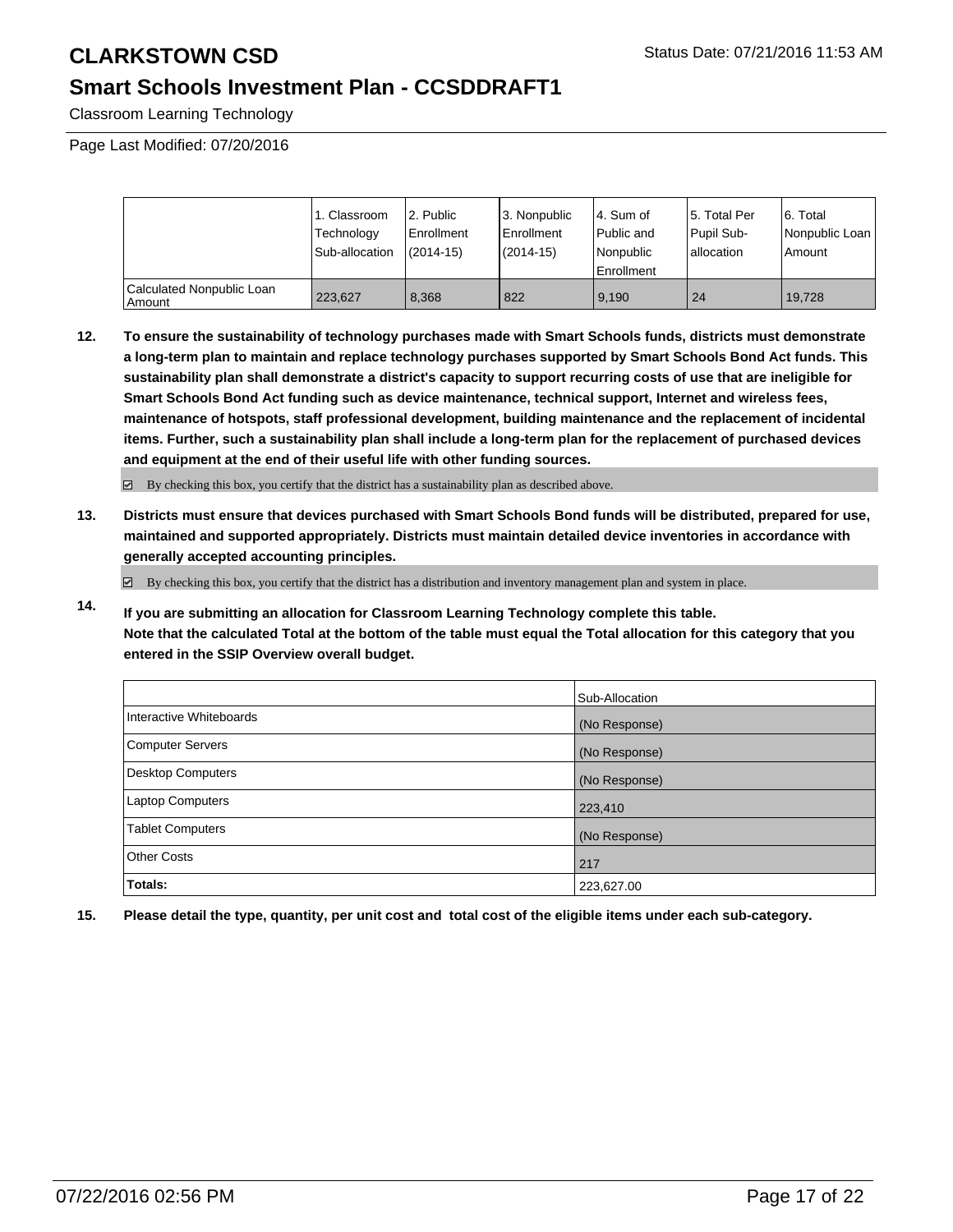# **Smart Schools Investment Plan - CCSDDRAFT1**

Classroom Learning Technology

Page Last Modified: 07/20/2016

| Select the allowable expenditure | Item to be Purchased                 | Quantity | Cost per Item | <b>Total Cost</b> |
|----------------------------------|--------------------------------------|----------|---------------|-------------------|
| type.                            |                                      |          |               |                   |
| Repeat to add another item under |                                      |          |               |                   |
| each type.                       |                                      |          |               |                   |
| <b>Laptop Computers</b>          | Dell Latitude Laptop                 | 200      | 705           | 141.000           |
| <b>Laptop Computers</b>          | Dell Chromebook                      | 273      | 230           | 62,790            |
| <b>Laptop Computers</b>          | Non Public Dell Latitude Laptop      | 20       | 705           | 14,100            |
| <b>Laptop Computers</b>          | Non Public Dell Chromebook           | 24       | 230           | 5,520             |
| <b>Other Costs</b>               | Non Public loan amount non allocated |          | 108           | 108               |
| <b>Other Costs</b>               | chromebooks/laptops accessories      |          | 109           | 109               |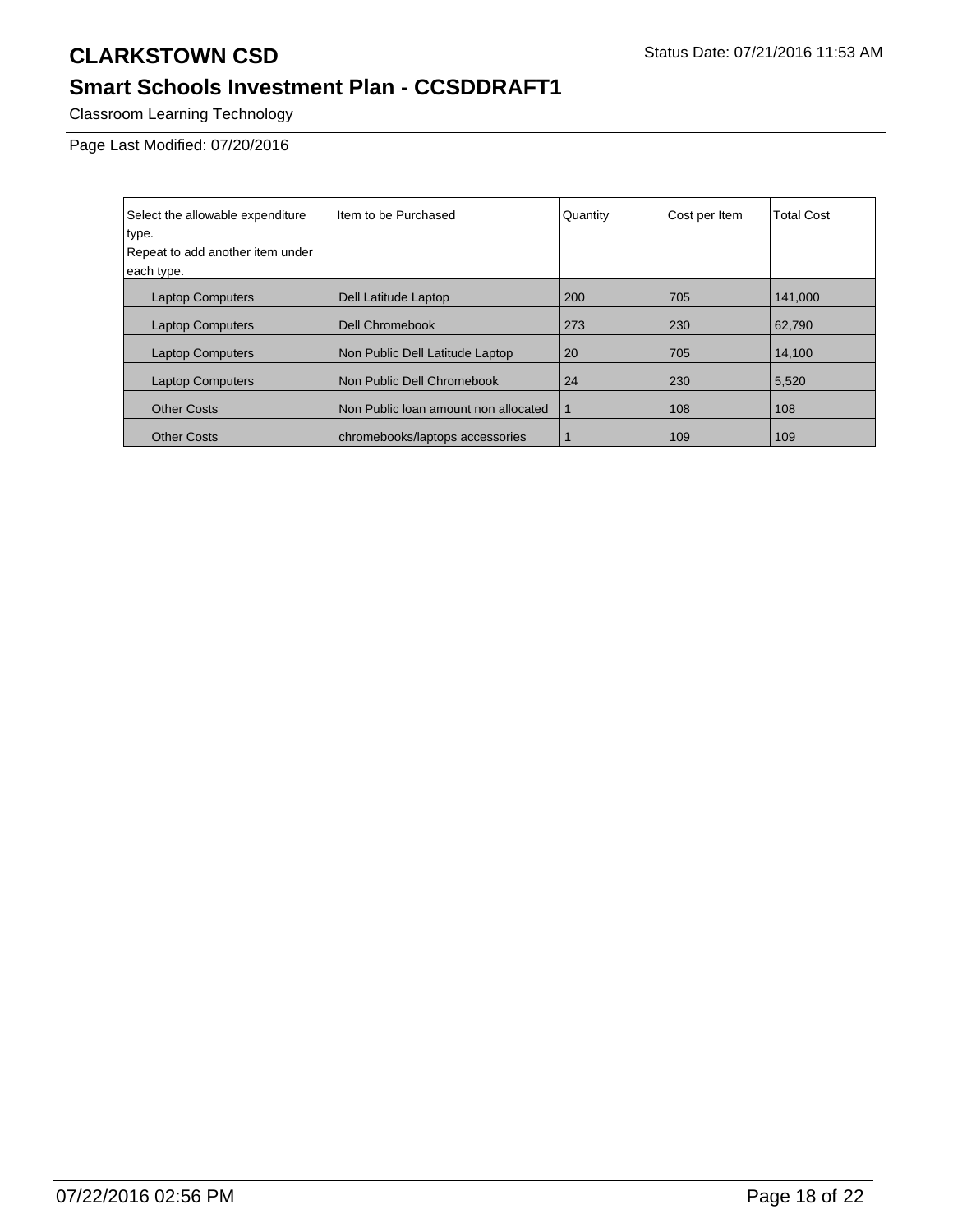### **Smart Schools Investment Plan - CCSDDRAFT1**

Pre-Kindergarten Classrooms

Page Last Modified: 07/08/2016

**1. Provide information regarding how and where the district is currently serving pre-kindergarten students and justify the need for additional space with enrollment projections over 3 years.**

(No Response)

- **2. Describe the district's plan to construct, enhance or modernize education facilities to accommodate prekindergarten programs. Such plans must include:**
	- **Specific descriptions of what the district intends to do to each space;**
	- **An affirmation that pre-kindergarten classrooms will contain a minimum of 900 square feet per classroom;**
	- **The number of classrooms involved;**
	- **The approximate construction costs per classroom; and**
	- **Confirmation that the space is district-owned or has a long-term lease that exceeds the probable useful life of the improvements.**

(No Response)

**3. Smart Schools Bond Act funds may only be used for capital construction costs. Describe the type and amount of additional funds that will be required to support ineligible ongoing costs (e.g. instruction, supplies) associated with any additional pre-kindergarten classrooms that the district plans to add.**

(No Response)

**4. All plans and specifications for the erection, repair, enlargement or remodeling of school buildings in any public school district in the State must be reviewed and approved by the Commissioner. Districts that plan capital projects using their Smart Schools Bond Act funds will undergo a Preliminary Review Process by the Office of Facilities Planning.**

| Project Number |  |
|----------------|--|
| (No Response)  |  |

**5. If you have made an allocation for Pre-Kindergarten Classrooms, complete this table.**

**Note that the calculated Total at the bottom of the table must equal the Total allocation for this category that you entered in the SSIP Overview overall budget.**

|                                          | Sub-Allocation |
|------------------------------------------|----------------|
| Construct Pre-K Classrooms               | (No Response)  |
| Enhance/Modernize Educational Facilities | (No Response)  |
| <b>Other Costs</b>                       | (No Response)  |
| Totals:                                  |                |

| Select the allowable expenditure | Item to be purchased | Quantity      | Cost per Item | <b>Total Cost</b> |
|----------------------------------|----------------------|---------------|---------------|-------------------|
| type.                            |                      |               |               |                   |
| Repeat to add another item under |                      |               |               |                   |
| each type.                       |                      |               |               |                   |
| (No Response)                    | (No Response)        | (No Response) | (No Response) | (No Response)     |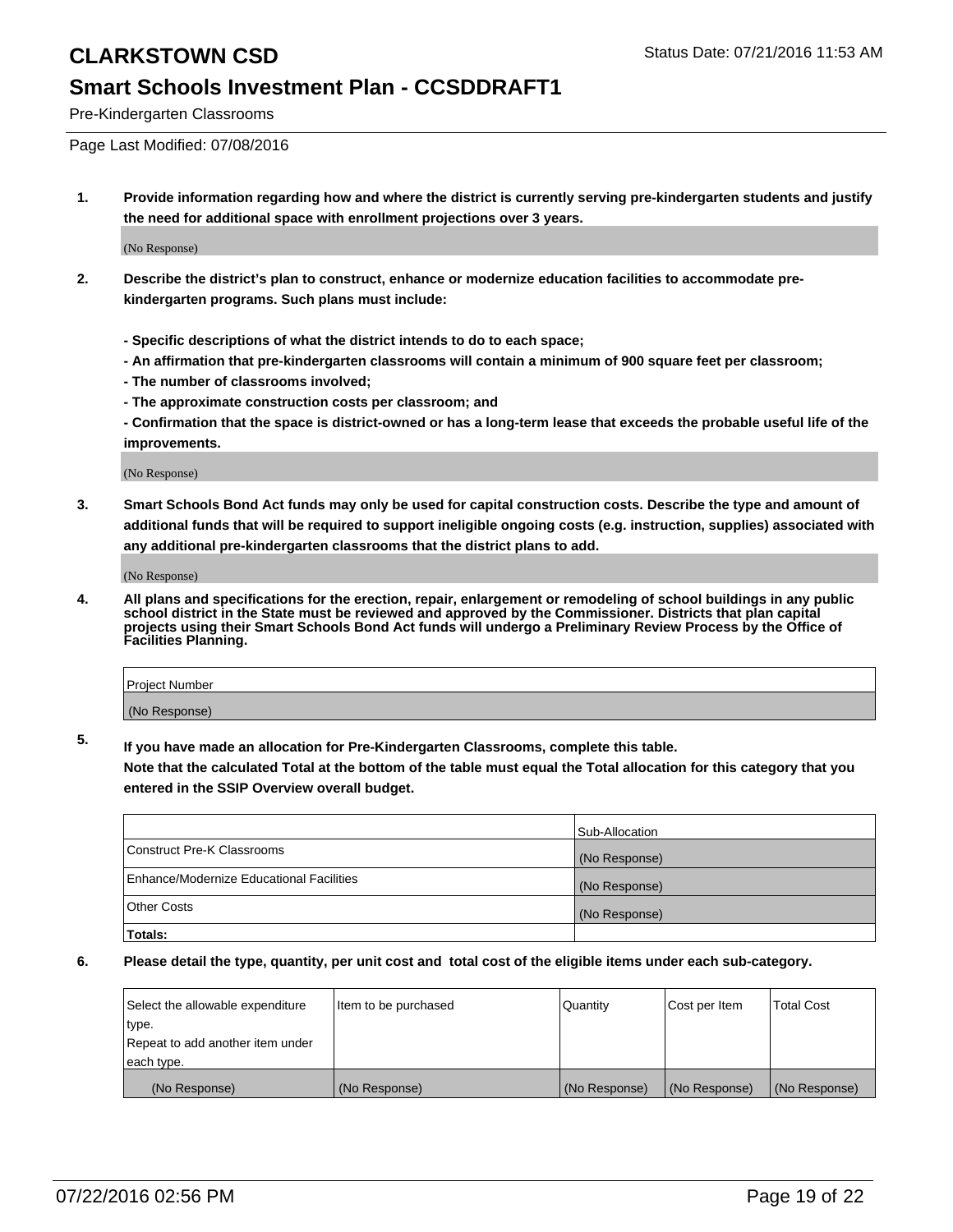### **Smart Schools Investment Plan - CCSDDRAFT1**

Replace Transportable Classrooms

Page Last Modified: 07/08/2016

**1. Describe the district's plan to construct, enhance or modernize education facilities to provide high-quality instructional space by replacing transportable classrooms.**

(No Response)

**2. All plans and specifications for the erection, repair, enlargement or remodeling of school buildings in any public school district in the State must be reviewed and approved by the Commissioner. Districts that plan capital projects using their Smart Schools Bond Act funds will undergo a Preliminary Review Process by the Office of Facilities Planning.**

| <b>Project Number</b> |  |
|-----------------------|--|
| (No Response)         |  |

**3. For large projects that seek to blend Smart Schools Bond Act dollars with other funds, please note that Smart Schools Bond Act funds can be allocated on a pro rata basis depending on the number of new classrooms built that directly replace transportable classroom units.**

**If a district seeks to blend Smart Schools Bond Act dollars with other funds describe below what other funds are being used and what portion of the money will be Smart Schools Bond Act funds.**

(No Response)

**4. If you have made an allocation for Replace Transportable Classrooms, complete this table. Note that the calculated Total at the bottom of the table must equal the Total allocation for this category that you entered in the SSIP Overview overall budget.**

|                                                | Sub-Allocation |
|------------------------------------------------|----------------|
| Construct New Instructional Space              | (No Response)  |
| Enhance/Modernize Existing Instructional Space | (No Response)  |
| Other Costs                                    | (No Response)  |
| Totals:                                        |                |

| Select the allowable expenditure | Item to be purchased | Quantity      | Cost per Item | <b>Total Cost</b> |
|----------------------------------|----------------------|---------------|---------------|-------------------|
| type.                            |                      |               |               |                   |
| Repeat to add another item under |                      |               |               |                   |
| each type.                       |                      |               |               |                   |
| (No Response)                    | (No Response)        | (No Response) | (No Response) | (No Response)     |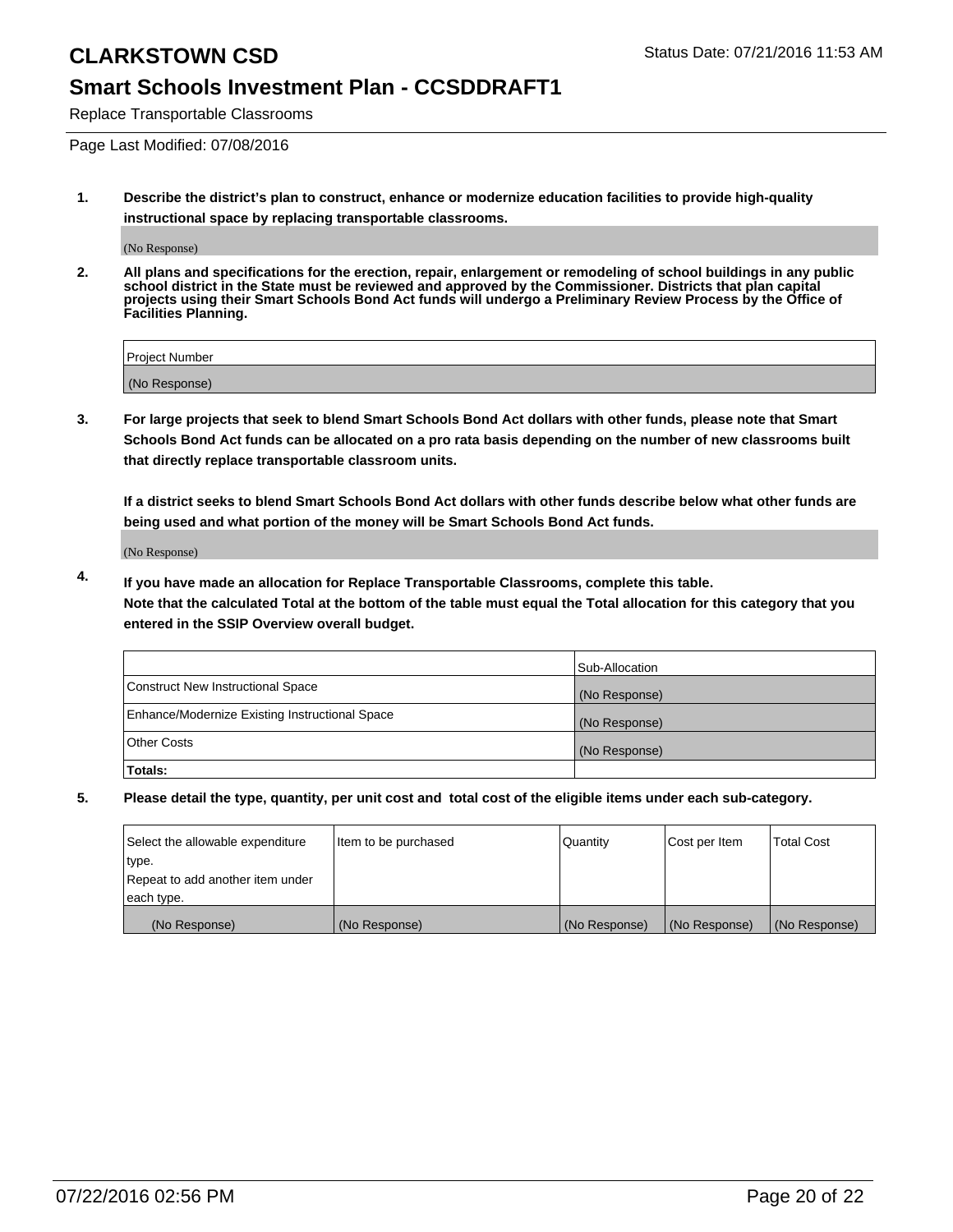### **Smart Schools Investment Plan - CCSDDRAFT1**

High-Tech Security Features

Page Last Modified: 07/20/2016

**1. Describe how you intend to use Smart Schools Bond Act funds to install high-tech security features in school buildings and on school campuses.**

(No Response)

**2. All plans and specifications for the erection, repair, enlargement or remodeling of school buildings in any public school district in the State must be reviewed and approved by the Commissioner. Districts that plan capital projects using their Smart Schools Bond Act funds will undergo a Preliminary Review Process by the Office of Facilities Planning.** 

| Project Number |  |
|----------------|--|
| (No Response)  |  |

**3. Was your project deemed eligible for streamlined Review?**

| П | Yes |  |
|---|-----|--|
| П | Nο  |  |

**4. Include the name and license number of the architect or engineer of record.**

| Name          | License Number |
|---------------|----------------|
| (No Response) | (No Response)  |

**5. If you have made an allocation for High-Tech Security Features, complete this table.**

**Note that the calculated Total at the bottom of the table must equal the Total allocation for this category that you entered in the SSIP Overview overall budget.**

|                                                      | Sub-Allocation |
|------------------------------------------------------|----------------|
| Capital-Intensive Security Project (Standard Review) | (No Response)  |
| <b>Electronic Security System</b>                    | (No Response)  |
| <b>Entry Control System</b>                          | (No Response)  |
| Approved Door Hardening Project                      | (No Response)  |
| <b>Other Costs</b>                                   | (No Response)  |
| Totals:                                              |                |

| Select the allowable expenditure | litem to be purchased | Quantity      | Cost per Item | <b>Total Cost</b> |
|----------------------------------|-----------------------|---------------|---------------|-------------------|
| type.                            |                       |               |               |                   |
| Repeat to add another item under |                       |               |               |                   |
| each type.                       |                       |               |               |                   |
| (No Response)                    | (No Response)         | (No Response) | (No Response) | (No Response)     |